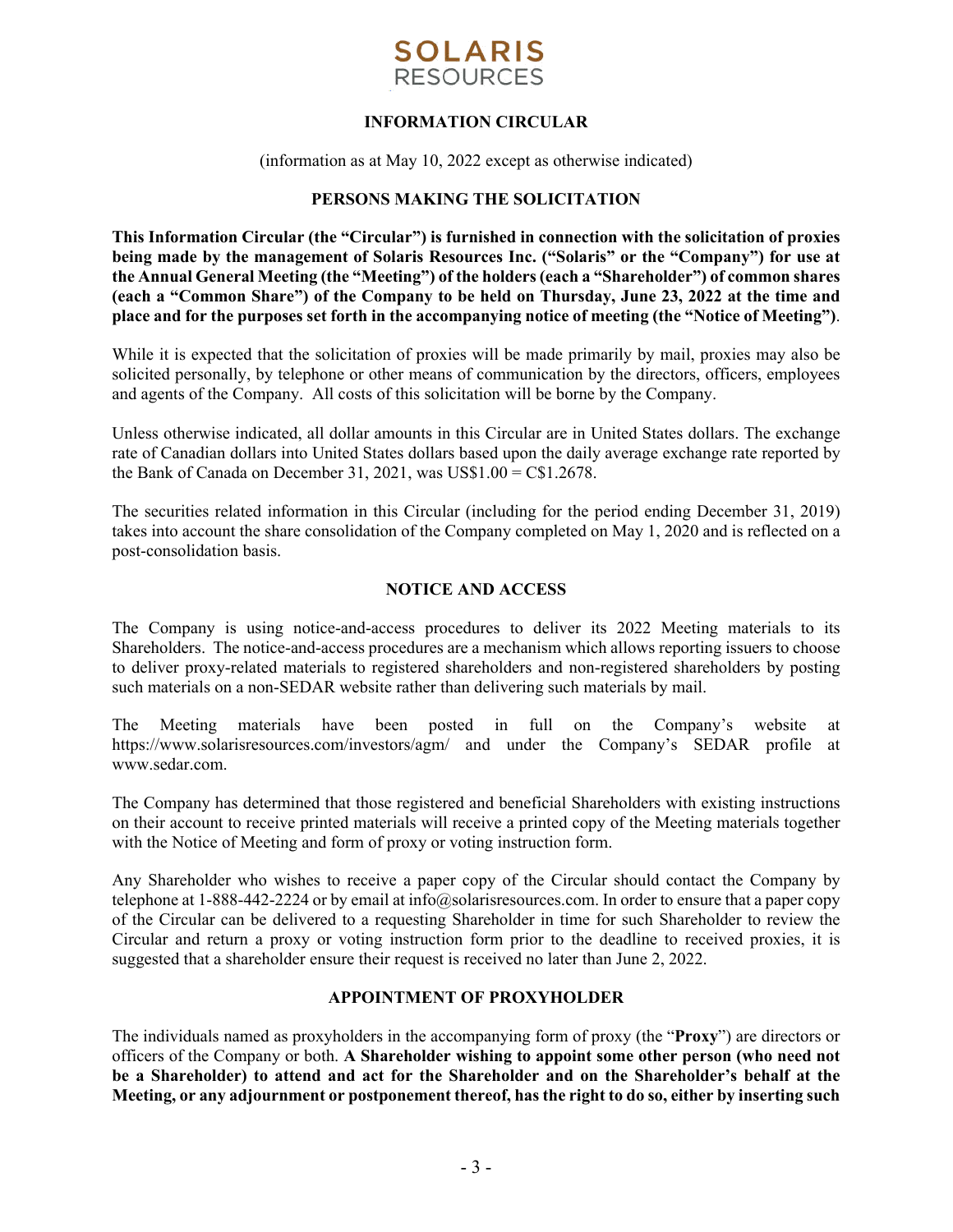**person's name in the blank space provided in the proxy and striking out the two printed names, or by completing another valid proxy**. A Proxy will not be valid unless it is completed, dated and signed and delivered to Computershare Investor Services Inc., Proxy Department, 100 University Avenue, 8th Floor, Toronto, Ontario M5J 2Y1, not less than 48 hours (excluding Saturdays, Sundays and holidays) before the time for holding the Meeting or any adjournment or postponement thereof.

#### **NON-REGISTERED HOLDERS**

**Only registered Shareholders ("Registered Shareholders") or duly appointed proxyholders are permitted to vote at the Meeting. Most Shareholders of the Company are "non-registered" Shareholders because the Common Shares they own are not registered in their names but are instead registered in the names of a brokerage firm, bank or other intermediary or in the name of a clearing agency. Shareholders who do not hold their Common Shares in their own name (referred to herein as "Beneficial Shareholders") should note that only Registered Shareholders (or duly appointed proxyholders) may complete a Proxy or vote at the Meeting in person.** If Common Shares are listed in an account statement provided to a Shareholder by a broker, then in almost all cases those Common Shares will not be registered in such Shareholder's name on the records of the Company. Such Common Shares will more likely be registered under the name of the Shareholder's broker or an agent of that broker. In Canada, the vast majority of such Common Shares are registered under the name of CDS & Co. (the registration name for CDS Clearing and Depository Services Inc., which company acts as nominee for many Canadian brokerage firms). Common Shares held by brokers (or their agents or nominees) on behalf of a broker's client can only be voted (for or against resolutions) at the direction of the Beneficial Shareholder. Without specific instructions, brokers and their agents and nominees are prohibited from voting shares for the brokers' clients.

This Circular and accompanying materials are being sent to both Registered Shareholders and Beneficial Shareholders. Beneficial Shareholders fall into two categories – those who object to their identity being known to the issuers of securities which they own ("**Objecting Beneficial Owners**", or "**OBOs**") and those who do not object to their identity being made known to the issuers of the securities they own ("**Non-Objecting Beneficial Owners**", or "**NOBOs**"). Subject to the provision of National Instrument 54-101 – *Communication with Beneficial Owners of Securities of Reporting Issuers* ("**NI 54-101**"), issuers may request and obtain a list of their NOBOs from intermediaries via their transfer agents and use this NOBO list for distribution of proxy-related materials directly to NOBOs.

The Company is taking advantage of those provisions of NI 54-101 that permit the Company to deliver proxy-related materials to the Company's NOBOs who have not waived the right to receive them. As a result, NOBOs can expect to receive a Voting Instruction Form ("**VIF**") together with the Notice and Access Notice and related documents through their respective broker or other intermediary. These VIFs are to be completed and returned in line with the instructions provided by each NOBO's respective broker or other intermediary. **NOBOs should carefully follow the instructions provided, including those regarding when and where to return the completed VIFs.** 

Should a NOBO wish to attend and vote at the Meeting in person, the NOBO must insert the NOBO's name (or such other person as the NOBO wishes to attend and vote on the NOBO's behalf) in the blank space provided for that purpose on the VIF and return the completed VIF in line with the instructions provided by their broker or other intermediary. **If a NOBO or a nominee of the NOBO is appointed as a proxyholder pursuant to such request, the appointed proxyholder will need to attend the Meeting in person in order for their votes to be counted.**

**NOBOs that wish to change their vote must contact their broker or other intermediary who provided the instructions to arrange to change their vote in sufficient time in advance of the Meeting.**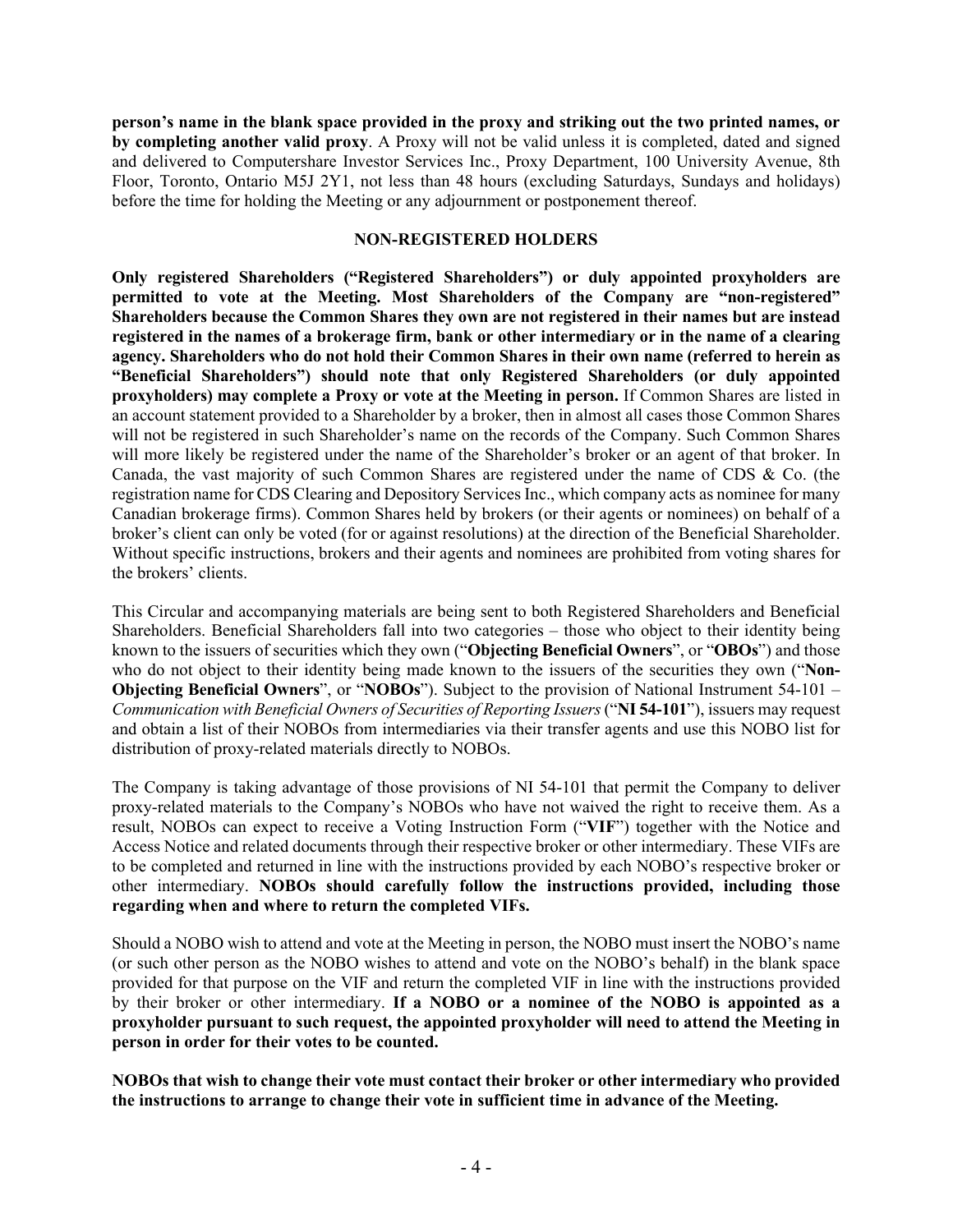The Company does not intend to pay for intermediaries to deliver the Meeting materials and Form 54- 101F7 – *Request for Voting Instructions Made by Intermediary* to OBOs. As a result, OBOs will not receive the Meeting materials unless their intermediary assumes the costs of delivery.

Should an OBO wish to vote at the Meeting in person, the OBO must insert the OBO's name (or such other person as the OBO wishes to attend and vote on the OBO's behalf) in the blank space provided for that purpose on the request for a VIF and return the completed request for a VIF form to the intermediary or its service provider or the OBO must submit, to their intermediary, any other document in writing that requests that the OBO or a nominee of the OBO be appointed as proxyholder. **If the OBO or a nominee of the OBO is appointed a proxyholder pursuant to such request, the appointed proxyholder will need to attend the Meeting in person in order for their votes to be counted.**

**Only Registered Shareholders have the right to revoke a Proxy. NOBOs and OBOs who wish to change their vote must, sufficiently in advance of the Meeting, arrange for their respective intermediaries to change their vote and if necessary revoke their Proxy in accordance with the revocation procedures set out below.** 

All references to Shareholders in this Circular, the accompanying Proxy and Notice of Meeting of Shareholders are to Registered Shareholders unless specifically stated otherwise.

# **REVOCABILITY OF PROXIES**

A Shareholder who has given a Proxy may revoke it by an instrument in writing executed by the Shareholder or by the Shareholder's attorney authorized in writing or, if the Shareholder is a corporation, by a duly authorized officer or attorney of the corporation, and delivered either to the registered office of the Company, at Suite 555, 999 Canada Place, Vancouver, BC V6C 3E1, at any time up to and including the last business day preceding the day of the Meeting or any adjournment or postponement thereof, or to the chair of the Meeting on the day of the Meeting or any adjournment or postponement thereof. A revocation of a Proxy does not affect any matter on which a vote has been taken prior to the revocation.

# **VOTING OF PROXIES**

The Common Shares represented by a properly executed Proxy in favour of persons designated as proxyholders in the enclosed Proxy will:

- (a) be voted or withheld from voting in accordance with the instructions of the person appointing the proxyholder on any ballot that may be called for; and
- (b) where a choice with respect to any matter to be acted upon has been specified in the Proxy, be voted in accordance with the specification made in such Proxy.

If, however, direction is not made in respect of any matter, the Proxy will be voted as recommended by management of the Company.

The enclosed Proxy, when properly completed and delivered and not revoked, confers discretionary authority upon the persons appointed proxyholder thereunder to vote with respect to amendments or variations of matters identified in the Notice of the Meeting, and with respect to other matters which may properly come before the Meeting. In the event that amendments or variations to matters identified in the Notice of Meeting are properly brought before the Meeting or any further or other business is properly brought before the Meeting, the persons designated by management as proxyholders in the enclosed Proxy will have the discretion to vote in accordance with their judgment on such matters or business. At the time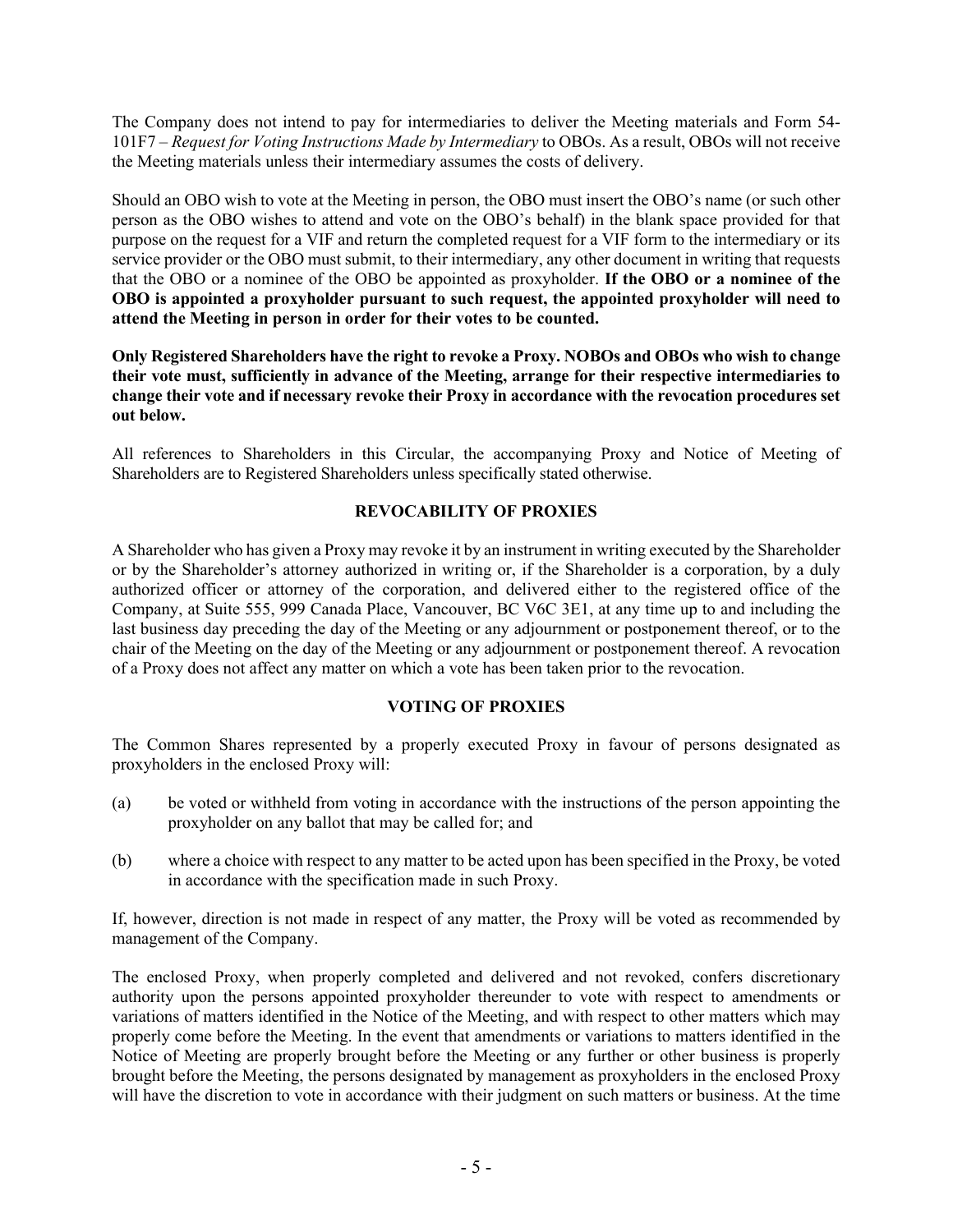of the printing of this Circular, management of the Company knows of no such amendment, variation or other matter which may be presented to the Meeting.

# **VOTING SECURITIES AND PRINCIPAL HOLDERS OF VOTING SECURITIES**

The directors of the Company have set May 3, 2022 as the record date (the "**Record Date**") for determining which Shareholders shall be entitled to receive a notice of and to vote at the Meeting.

As at the Record Date, there were a total of 110,417,442 Common Shares issued and outstanding. Each Common Share entitles the Shareholder(s) thereof to one vote for each Common Share shown as registered in the Shareholders' name on the Record Date. Only Shareholders of record holding Common Shares at the close of business on the Record Date who either personally attend the Meeting or who have completed and delivered a Proxy in the manner and subject to the provisions described above shall be entitled to vote or to have their Common Shares voted at the Meeting.

On a show of hands, every individual who is present and is entitled to vote as a Shareholder or as a representative of one or more corporate Shareholders, or who is holding a valid Proxy on behalf of a Shareholder who is not present at the Meeting, will have one vote, and on a poll every Shareholder present in person or represented by a valid Proxy and every person who is a representative of one or more corporate Shareholders, will have one vote for each share registered in that Shareholder's name on the list of Shareholders, which is available for inspection during normal business hours at Computershare Investor Services Inc. and will be available at the Meeting. Shareholders represented by proxyholders are not entitled to vote on a show of hands.

To the knowledge of the directors and executive officers of the Company, as at May 3, 2022, no Shareholders of the Company beneficially own, directly or indirectly, or exercise control or direction over, Common Shares carrying more than 10% of the voting rights attached to all outstanding Common Shares of the Company, except for the following:

| Name                                | <b>Number of Common Shares</b><br><b>Beneficially Owned</b> | <b>Percentage of Issued</b><br><b>Common Shares</b> |  |  |
|-------------------------------------|-------------------------------------------------------------|-----------------------------------------------------|--|--|
| Richard Warke $(1)$                 | 39.356.474                                                  | 35.64%                                              |  |  |
| Equinox Gold Corp. ("Equinox Gold") | 13,825,257                                                  | 12.52%                                              |  |  |

(1) Richard Warke indirectly holds (i) 26,335 Common Shares through Augusta Capital Corporation a company controlled by Mr. Warke; (ii) 39,018,977 Common Shares through Augusta Ozama Investment Limited Partnership, a partnership controlled by Mr. Warke; (iii) 202,037 Common Shares through Ozama River Corp., a company that Mr. Warke has control and direction over; and (iv) 109,125 Common Shares in his personal name.

# **INTEREST OF CERTAIN PERSONS IN MATTERS TO BE ACTED UPON**

Other than as set out in this Circular and other than transactions carried out in the ordinary course of business of the Company or any of its subsidiaries no person who has been a director or executive officer of the Company at any time since the beginning of the last financial year nor any proposed nominee for election as a director of the Company, nor any associate or affiliate of any of the foregoing, has any material interest directly or indirectly, by way of beneficial ownership of securities or otherwise, in any matter to be acted upon at the Meeting.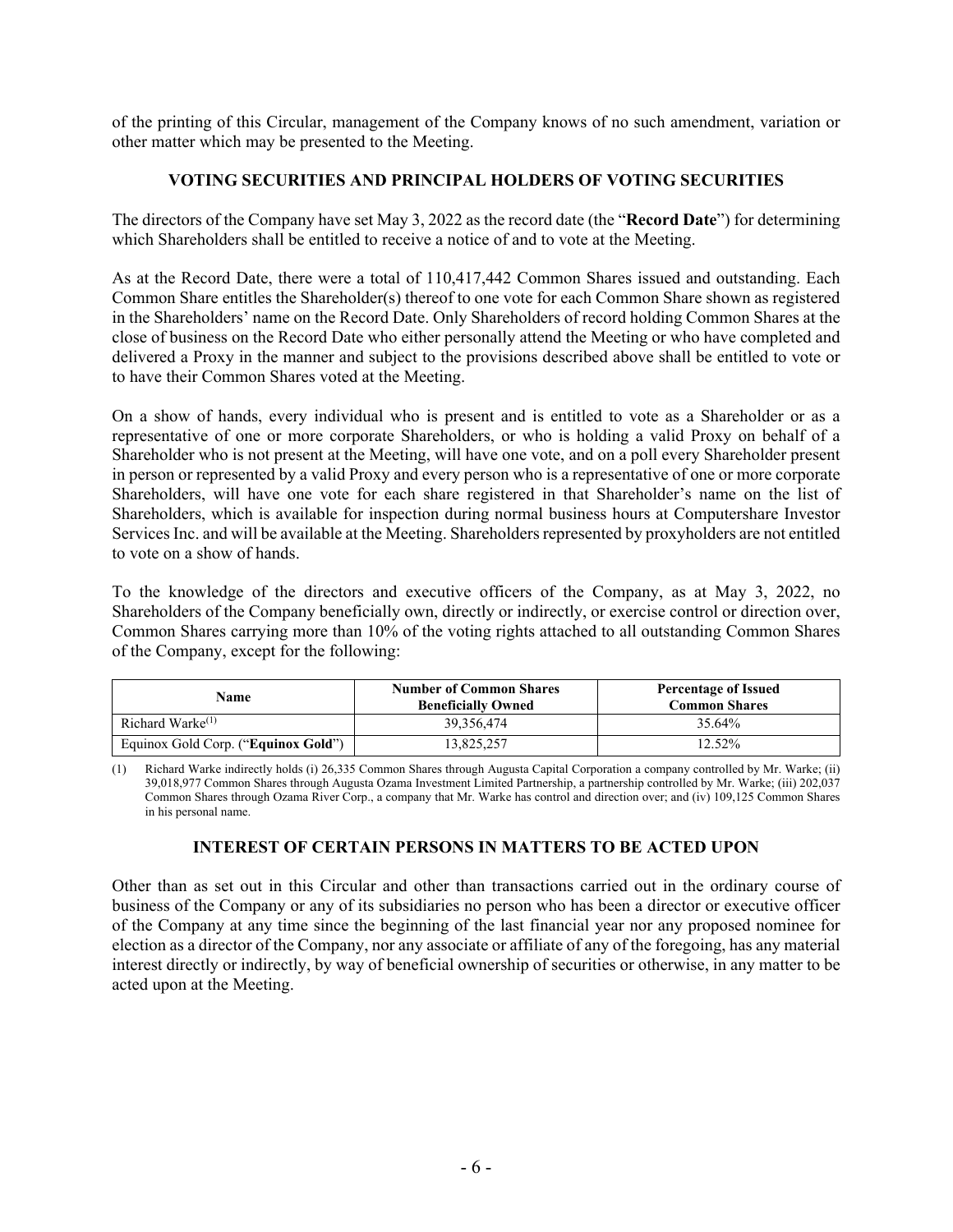## **PARTICULARS OF MATTERS TO BE ACTED UPON AT THE MEETING**

#### **ANNUAL FINANCIAL STATEMENTS**

The audited consolidated financial statements of the Company for the year ended December 31, 2021, together with the report of the Company's auditors thereon, which were filed on SEDAR at www.sedar.com on March 24, 2022 will be presented to the Company's Shareholders at the Meeting.

#### **ELECTION OF DIRECTORS**

The directors of the Company are elected annually and hold office until the next annual general meeting of the Shareholders or until their successors are elected or appointed. Management of the Company proposes to nominate the persons listed below for election as directors of the Company to serve until their successors are elected or appointed. In the absence of instructions to the contrary, proxies given pursuant to the solicitation by the management of the Company will be voted for the nominees listed in this Circular. Management does not contemplate that any of the nominees will be unable to serve as a director.

There are presently six directors of the Company, all of whom will be standing for re-election.

The following table and notes thereto state the name of each person proposed to be nominated by management for election as a director, the city, province or state and country in which they are ordinarily resident, all offices of the Company now held by them, their principal occupation, business or employments of each proposed director within the preceding five years, the date they were first appointed as a director of the Company and the number of Common Shares beneficially owned by them, directly or indirectly, or over which they exercises control or direction, as at the date Record Date.

| <b>Name, Position with</b><br><b>Company, Province</b><br>or State and Country<br>of Residence | <b>Date First</b><br><b>Appointed as</b><br><b>Director</b> | <b>Present and Principal Occupation During the</b><br>Past Five Years <sup>(2)</sup>                                                                                                                                                                                                                                                                                                                                                                                                                                                                                          | <b>Number of Common</b><br><b>Shares beneficially</b><br>owned or over which<br>control or direction is<br>$excised$ <sup>(1)</sup> |
|------------------------------------------------------------------------------------------------|-------------------------------------------------------------|-------------------------------------------------------------------------------------------------------------------------------------------------------------------------------------------------------------------------------------------------------------------------------------------------------------------------------------------------------------------------------------------------------------------------------------------------------------------------------------------------------------------------------------------------------------------------------|-------------------------------------------------------------------------------------------------------------------------------------|
| <b>Richard W. Warke</b><br>West Vancouver, BC<br>Canada                                        | January 2, 2020                                             | Director and Executive Chairman of<br>Titan<br>Mining Corporation since October 2012 and<br>President and CEO from October 2012 to<br>September 2018; Executive Chairman and<br>Director of Augusta Gold Corp. since January<br>2021; President & CEO of Armor Minerals Inc.<br>since February 2015; Executive Chairman of<br>Tethyan Resource Corp. from May 2019 to March<br>2020; Executive Chairman and Director of<br>Arizona Mining Inc. from July 2008 to August<br>2018; Executive Chairman and Director of<br>NewCastle Gold Ltd. from May 2016 to<br>December 2017. | 39,356,474 $(3)$                                                                                                                    |
| <b>Daniel Earle</b><br>Toronto, ON<br>Canada                                                   | November 18,<br>2019                                        | Vice President and Director of TD Securities from<br>June 2007 to October 2019.                                                                                                                                                                                                                                                                                                                                                                                                                                                                                               | 3,758,860                                                                                                                           |
| Gregory Smith <sup>(4)(6)</sup><br>North Vancouver, BC<br>Canada                               | July 27, 2018                                               | President of Equinox Gold and previously CEO of<br>Equinox Gold; Mr. Smith was a director of<br>Equinox Gold until May 2019 and currently a<br>director at Royalty North Partners Inc. and i-80<br>Gold Corp.                                                                                                                                                                                                                                                                                                                                                                 | 334,109                                                                                                                             |
| Donald R. Taylor $(5)(6)$<br>Oro Valley, AZ<br><b>USA</b>                                      | January 2, 2020                                             | President and CEO of Titan Mining Corporation;<br>President and CEO of Augusta Gold Corp. since<br>April 2021; Director and COO of Arizona Mining                                                                                                                                                                                                                                                                                                                                                                                                                             | 131,547                                                                                                                             |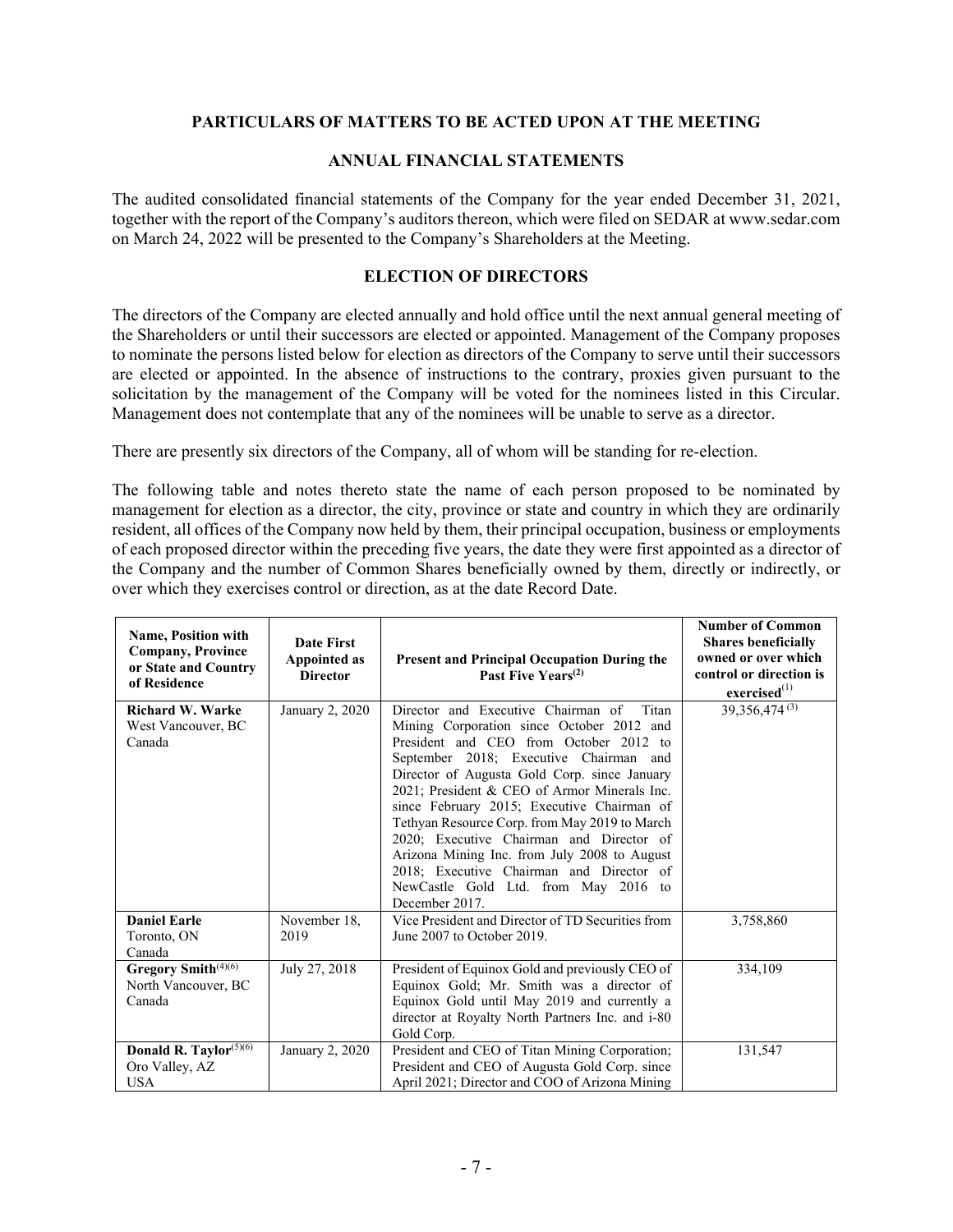| <b>Name, Position with</b><br><b>Company, Province</b><br>or State and Country<br>of Residence | Date First<br><b>Appointed as</b><br><b>Director</b> | Present and Principal Occupation During the<br>Past Five Years <sup>(2)</sup>                                     | <b>Number of Common</b><br><b>Shares beneficially</b><br>owned or over which<br>control or direction is<br>exercised <sup>(1)</sup> |
|------------------------------------------------------------------------------------------------|------------------------------------------------------|-------------------------------------------------------------------------------------------------------------------|-------------------------------------------------------------------------------------------------------------------------------------|
|                                                                                                |                                                      | Inc. between February 2015 and January 2016<br>respectively to August 2018.                                       |                                                                                                                                     |
| <b>Ron Walsh</b> $(4)(5)(6)$<br>Vancouver, BC<br>Canada                                        | March 20, 2020                                       | Chartered Professional Accountant; Founding<br>partner of Walsh King LLP.                                         | 40,000                                                                                                                              |
| Kevin Thomson <sup><math>(4)(5)</math></sup><br>Toronto, ON<br>Canada                          | March 16, 2021                                       | Senior<br>Vice-President,<br>Strategic<br>Executive<br>Matters of Barrick Gold Corporation since<br>October 2014. | Nil                                                                                                                                 |

(1) Statements as to the Common Shares beneficially owned, directly or indirectly, or over which control or direction is exercised by the directors named above are, in each instance, based upon information furnished by the individual concerned and is calculated as at the Record Date.

(2) Details with respect to other directorships for each director can be found under "Statement of Corporate Governance Practices – Directorships".

- (3) Richard Warke indirectly holds (i) 26,335 Common Shares through Augusta Capital Corporation a company controlled by Mr. Warke; (ii) 39,018,977 Common Shares through Augusta Ozama Investment Limited Partnership, a partnership controlled by Mr. Warke; (iii) 202,037 Common Shares through Ozama River Corp., a company that Mr. Warke has control and direction over; and (iv) 109,125 Common Shares in his personal name.
- (4) Member of the Audit Committee.
- (5) Member of the Nominating and Corporate Governance Committee.
- (6) Member of the Compensation Committee.

#### **Corporate Cease Trade Orders and Bankruptcies**

No proposed director of the Company is, as at the date of this Circular, or was within 10 years before the date of this Circular, a director, chief executive officer or chief financial officer of any company (including the Company), that (i) was subject to an order that was issued while the proposed director was acting in the capacity as director, chief executive officer or chief financial officer, or (ii) was subject to an order that was issued after the proposed director ceased to be a director, chief executive officer or chief financial officer and which resulted from an event that occurred while that person was acting in the capacity as director, chief executive officer or chief financial officer.

No proposed director of the Company, is or has been within the 10 years before the date of this Circular, a director or executive officer of any company (including the Company) that while that person was acting in that capacity or within a year of that person ceasing to act in that capacity became bankrupt, made a proposal under any legislation relating to bankruptcy or insolvency, or was subject to or instituted any proceedings, arrangement or compromise with creditors, or had a receiver, receiver manager or trustee appointed to hold its assets:

## **BANKRUPTCIES**

No proposed director of the Company is or has within the 10 years before the date of this Circular, become bankrupt, made a proposal under any legislation relating to bankruptcy or insolvency, or become subject to or instituted any proceedings, arrangement or compromise with creditors, or had a receiver, receiver manager or trustee appointed to hold the assets of the proposed director.

## **PENALTIES OR SANCTIONS**

No proposed director of the Company has been subject to (a) any penalties or sanctions imposed by a court relating to securities legislation or by a securities regulatory authority or has entered into a settlement agreement, with a securities regulatory authority, or (b) any other penalties or sanctions imposed by a court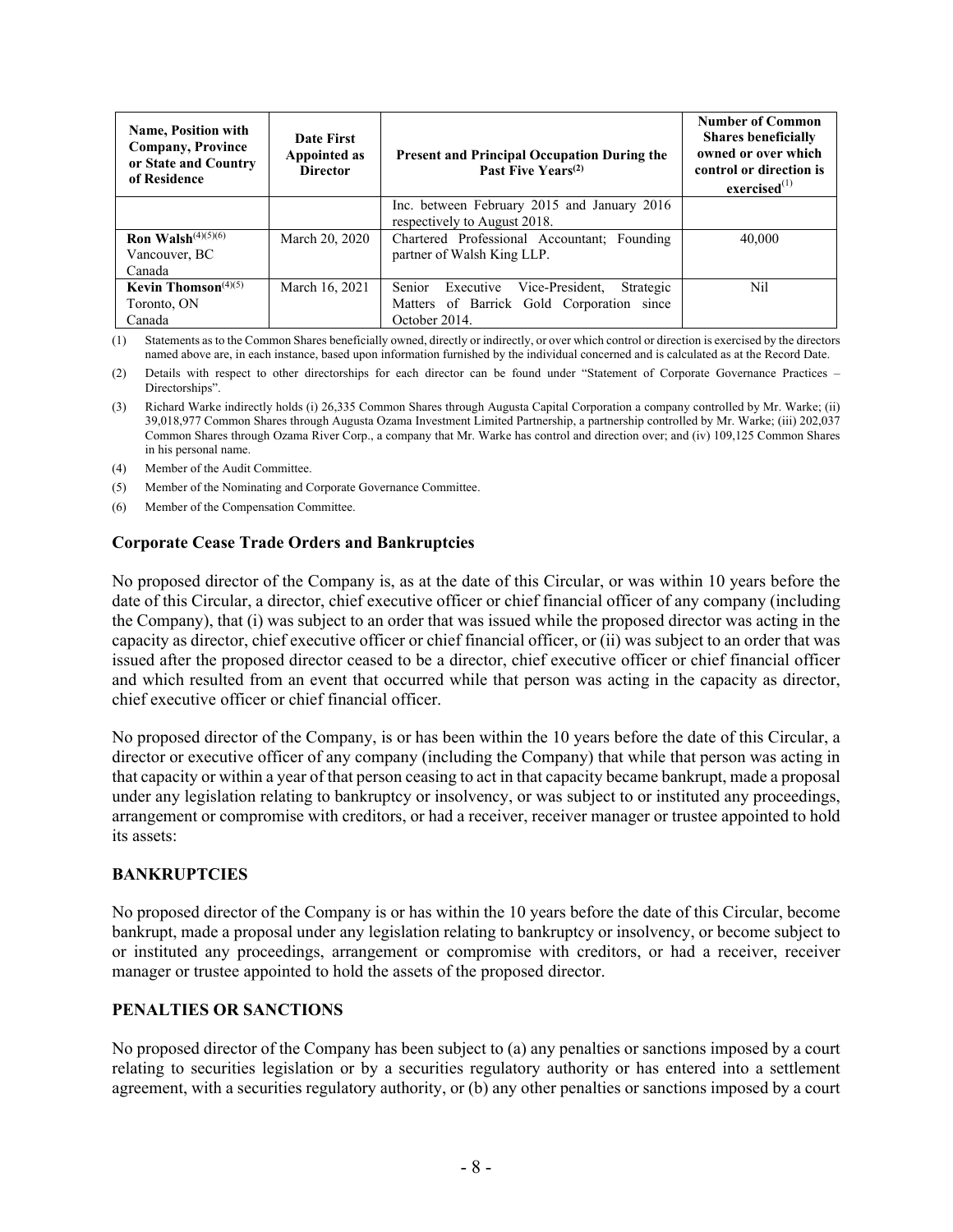or regulatory body that would likely be considered important to a reasonable securityholder in deciding whether to vote for a proposed director.

# **APPOINTMENT OF AUDITORS**

At the Meeting, Shareholders will be asked to re-elect KPMG LLP, Chartered Professional Accountants, as auditors of the Company and to authorize the directors to set their remuneration. KPMG LLP were first appointed auditors of the Company on July 27, 2018.

# **SUMMARY OF STOCK OPTION PLAN TERMS**

The following is a summary of certain material terms of the Option Plan. All outstanding Options under the Option Plan will be governed by the terms set forth therein.

The Option Plan is administered by the Board. Pursuant to the Option Plan, the Company may issue a rolling number of stock options of the Company ("**Options**") equal to 10% of the issued and outstanding Common Shares from time to time. The aggregate number of Options outstanding may not exceed 10% of the issued and outstanding common shares of the Company from time to time.

As at December 31, 2021, there were 7,982,504 Common Shares issuable for Options outstanding, representing approximately 7.34% of the Common Shares outstanding Common Shares.

The Option Plan will be used to provide Options which are awarded based on the recommendations of the Board, taking into account the level of responsibility of the executive as well as his or her past impact on or contribution to, and/or his or her ability in the future to have an impact on or to contribute to the longerterm operating performance of the Company. In determining the number of Options to be granted to the Company's Eligible Participants, the Board takes into account the number of Options, if any, previously granted to each Eligible Participant and the exercise price of any outstanding Options to ensure that such grants are in accordance with the policies of the Toronto Stock Exchange ("**TSX**") and to closely align the interests of the Eligible Participants with the interests of shareholders. The Board determines the exercise price and vesting provisions of all Option grants at the time the Option is granted.

The following is a summary of key elements of the Option Plan:

- *Eligibility*. Officers, directors, consultants, and employees of the Company and its affiliates shall be eligible for grants under the Option Plan, as determined by the Board.
- *Exercise price*. The exercise price of each Option granted shall not be less than the closing market price of the Common Shares on the trading day before the Option is granted.
- *Insider participation.* If and for so long as the Common Shares are listed on the TSX, (a) the number of shares issuable to insiders, at any time, under the Option Plan, together with the aggregate number of shares issuable to Insiders under any other share compensation arrangement, shall not exceed 10% of the Company's total issued and outstanding share capital; and (b) the number of shares issued to insiders under the Option Plan, together with the aggregate number of shares issued to insiders under any other share compensation arrangement, within a one year period shall not exceed 10% of the Company's total issued and outstanding share capital.
- *Term*. The Board will set the term of an Option at the time a grant is made under the Option Plan but in no event shall an Option be exercisable more than ten years from the date it is granted. The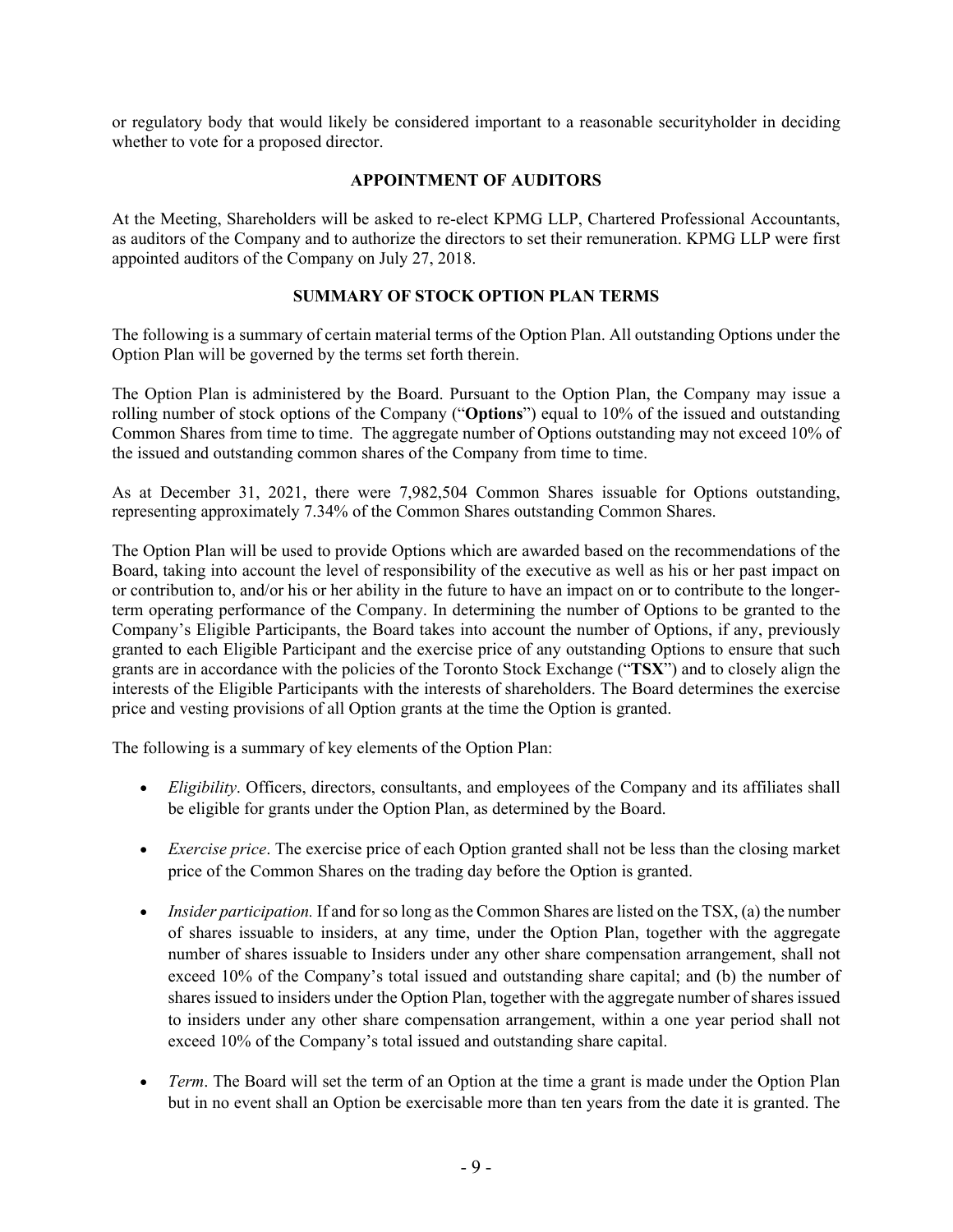term may be extended by up to 10 business days if the Option expires during a blackout period imposed by the Company.

- *Assignability*. Options granted under the Option Plan cannot be transferred or assigned by an option holder ("**Optionee**") other than by will or the laws of descent and distribution.
- *Vesting*. At the time of a grant of an Option under the Option Plan, the Board will set the time in which the Option will vest. No unvested Options may be exercised by an Optionee. An Optionee has no entitlement to compensation in respect of unvested, non-exercise and/or terminated Options, nor any claim for damages in lieu thereof, except as otherwise expressly required by minimum standards legislation, if applicable. A change of control will result in all Options being vested.
- *Exercise of Options*. Options under the Option Plan may be exercised by providing written notice to the Company and full payment in Canadian funds of the exercise price and any amounts the Company determines must be withhold for tax purposes from the Optionee.
- *Termination*. Options under the Option Plan shall terminate at the earliest of the following dates:
	- i. the termination date specified for such Option with certain exceptions;
	- ii. where the Optionee's position as an employee, consultant, director or officer of the Company or any affiliate is terminated for just cause, the date of such termination of just cause;
	- iii. where the Optionee's position as an employee, consultant, officer or director of the Company or any affiliate terminated for a reason other than the Optionee's disability, death or termination for just cause, 30 days after such date of termination, provided that (i) all unvested Options held by the Optionee shall be terminated immediately on the date of termination and shall no longer be exercisable as of the date of termination and (ii) if an Optionee's position with the Company changes from one of the said categories (the "**Original Category**") to another category, such change shall constitute termination under the Option Plan unless otherwise determined by the Board in its sole discretion. For greater certainty, the date of termination is the last day the Optionee provided actual services to the Company, and in the case where an Optionee's position with the Company changes from the Original Category to another category, the date of termination is the last day the Optionee provided actual services to the Company in the Original Category and does not include any period of additional notice at contract, common law or otherwise; and
	- iv. the date of any sale, transfer, assignment or hypothecation, or any attempted sale, transfer, assignment or hypothecation, of such Option in violation of the Option Plan.
- *Amendment*. The Board shall have the authority, including but not limited to:
	- i. correct any defect, supply any information or reconcile any inconsistency in the Option Plan;
	- ii. prescribe, amend and rescind rules and regulations relating to the administration of the Option Plan; and
	- iii. make all other determinations necessary or advisable for administration of the Option Plan.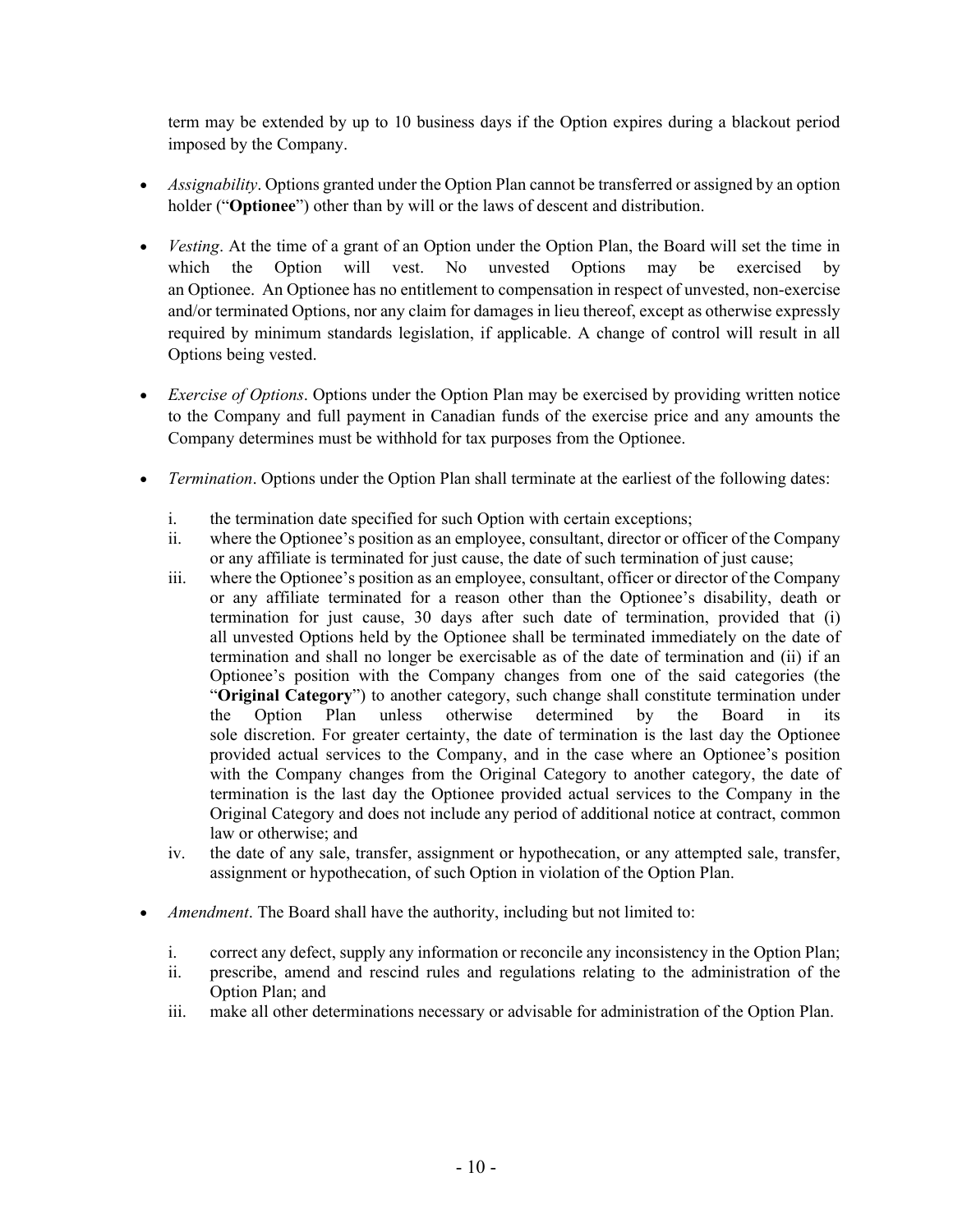The Board may without shareholder approval, subject to regulatory policies and approval:

- i. to make any amendment of a typographical, grammatical, clerical or administrative nature or clarification correcting or rectifying any ambiguity, immaterial inconsistency, defective provision, mistake, or error or omission in the Option Plan;
- ii. to change the provisions relating to the manner of exercise of Options, including changing or adding any form of financial assistance provided by the Company, or adding or amending provisions relating to a cashless exercise of Options which provisions so added or amended provide for a full deduction of the underlying Common Shares from the maximum number reserved for issuance under the Option Plan;
- iii. to change the terms, conditions and mechanics of grant, vesting, exercise and early expiry of Options, provided that no such change may extend the term of Options granted to insiders (except as otherwise provided in the Option Plan);
- iv. to change the provisions for termination of Options so long as the change does not permit the Company to grant an Option with a term of more than 10 years or extend the term of an outstanding Option granted to an insider (except as otherwise provided in the Option Plan);
- v. to change the class of participants eligible to participate under the Option Plan; and
- vi. to make any addition to, deletion from or alteration of the provisions of the Option Plan that are necessary to comply with applicable law or the requirements of any regulatory or governmental agency or applicable stock exchange and to avoid unanticipated consequences deemed by the Board to be inconsistent with the purpose of the Option Plan.

provided that the Board may not do any of the following without obtaining shareholder approval:

- i. reduce the exercise price of Options granted to insiders, if the Optionee is an insider of the Company at the time of such proposed amendment;
- ii. modify the provisions limiting the participation of insiders;
- iii. extend the term of the Options granted to insiders (except as otherwise provided in the Option Plan), if the holder of such Options is an insider of the Company at the time of such proposed amendment;
- iv. increase the maximum number of Common Shares issuable under the Option Plan to exceed 10% of the issued common shares of the Company outstanding at the time of grant, determined in accordance with the Option Plan; and
- v. modify the provisions for amendment of the Option Plan.
- *Effect of Amalgamation, Merger or Arrangement*. If the Company amalgamates, merges or enters into a plan of arrangement with or into another Company, any Common Shares receivable on the exercise of an Option shall be converted into the securities, property or cash which the Optionee would have received if they had exercised their option immediately prior to the record date applicable to such amalgamation, merger or arrangement, and the exercise price shall be adjusted proportionately by the Board. Notwithstanding the foregoing, in the circumstances described above in this Section, the Board may in its discretion permit the accelerated vesting and early exercise of the then outstanding Options in connection with the completion of the transaction so referred to. Upon the giving of such notice, the Optionees shall be entitled to exercise their Options at any time prior to the completion of such transaction. Unless the Board determines otherwise, at the time of completion of such transaction, any Options that have not been exercised shall immediately expire and cease to have any force or effect.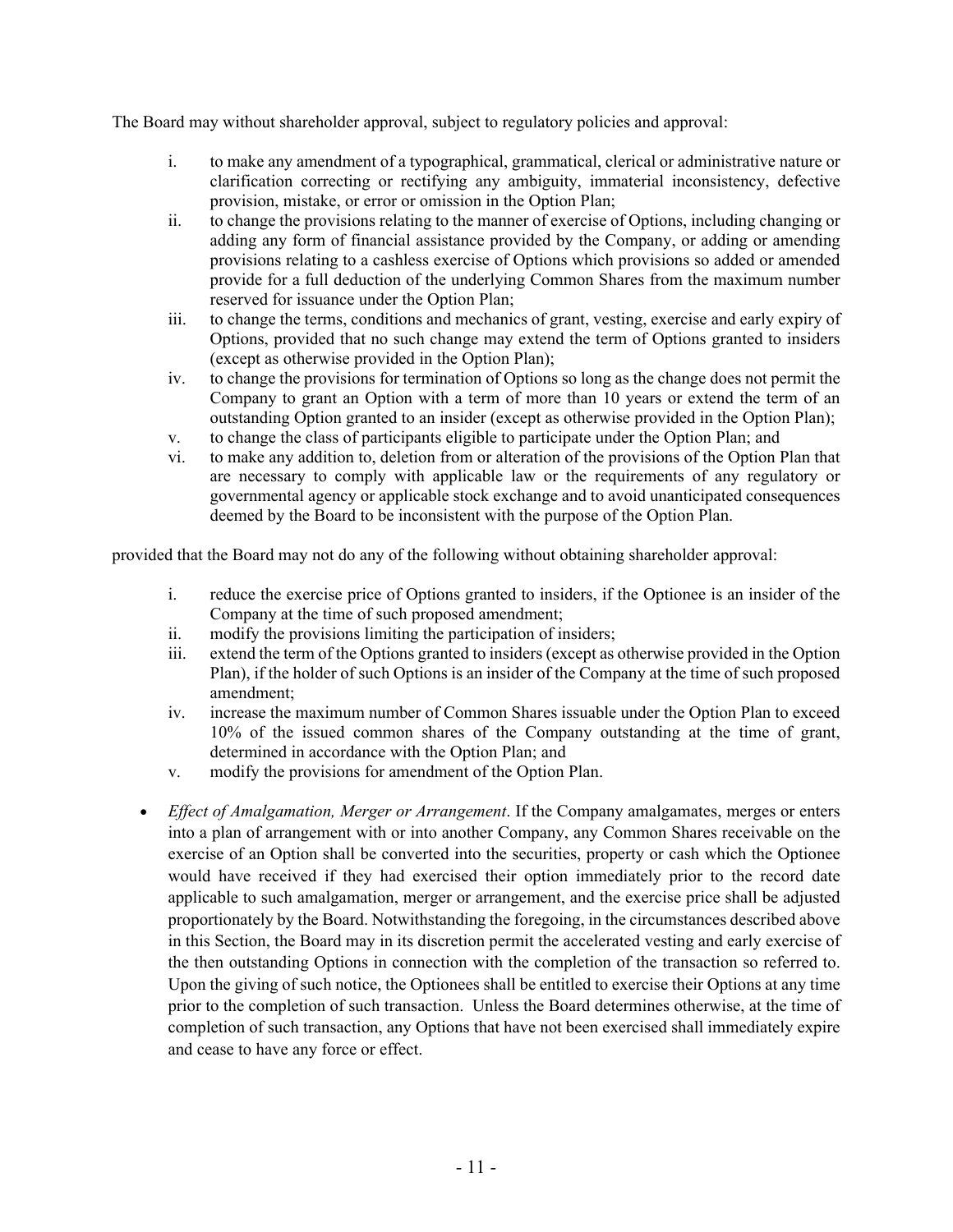- *Acceleration on Change of Control*. Upon a change of control, all Options will become immediately exercisable, notwithstanding any contingent vesting provisions to which such Options may have otherwise been subject.
- *Effect of a Take-Over*. If a *bona fide* offer for Common Shares is made to an Optionee or to shareholders generally, which offer constitutes a take-over bid, subject to board approval, any option held by an Optionee may be exercised in whole or in part so as to permit the Optionee to tender the Common Shares received upon such exercise.

## *Annual Burn Rate*

The following table sets forth the annual "burn rate" of the Option Plan since first adopted on June 20, 2018 for each of the three most recently completed fiscal years, calculated using the TSX's prescribed methodology pursuant to Section 613(d) of the TSX Company Manual:

| Burn Rate <sup>(1)</sup><br>Annual | 2021       | 2020 | 2019     |
|------------------------------------|------------|------|----------|
| Plan<br>Jotion                     | 79%<br>v., | 17%  | $5.50\%$ |

(1) The burn rate is the number of awards granted in a fiscal year, expressed as a percentage of the weighted average number of common shares outstanding for the applicable fiscal year calculated in accordance with the CPA Canada Handbook.

# **STATEMENT OF EXECUTIVE COMPENSATION**

## **Compensation Discussion and Analysis**

The following information describes and explains the significant elements of compensation awarded to, earned by, paid to, or payable to the Company's Chief Executive Officer ("**CEO**"), Chief Financial Officer ("**CFO**") and to the three most highly compensated executive officers, including any of its subsidiaries, other than the CEO and CFO at the end of the most recently completed financial year (the "**Named Executive Officer(s)**" or "**NEO(s)**"), excluding any executive officer whose total compensation does not exceed CAD\$150,000. During the fiscal year ended December 31, 2021, the Company's NEOs were: Richard Warke (Executive Chairman), Daniel Earle (President and CEO), Sunny Lowe (CFO), Linda Chang (former CFO), Chad Wolahan (VP, Projects), and Jorge Fierro (VP, Exploration).

The Board has established a Compensation Committee whose mandate is to develop and recommend compensation policies and programs to the Board with the objective of ensuring the Company is able to attract, retain and motivate executives and key personnel to develop and implement the Company's strategic goals. For the year ended December 31, 2021, the Compensation Committee was comprised of Donald R. Taylor (Chair), Gregory Smith and Ron Walsh. Members of the Compensation Committee have direct experience in executive compensation matters as directors or executives of other companies, which experience assists in evaluating the suitability of the Company's compensation practices and policies.

In consultation with the Executive Chairman and the CEO, the Compensation Committee reviews and recommends, as required on an annual basis, the process, evaluation and determination of the various elements of compensation for the Company's executive officers. The Company is dependent on individuals with specialized skills and knowledge related to mining exploration and development of mineral prospects, corporate finance and management. The objective of the Compensation Committee is to assist in attracting, retaining and motivating executives and key personnel with these skills and in view of the Company's goals. In reviewing the compensation arrangements of the Company's executive officers, the Compensation Committee will consider the fairness to Shareholders, the Company's requirements and market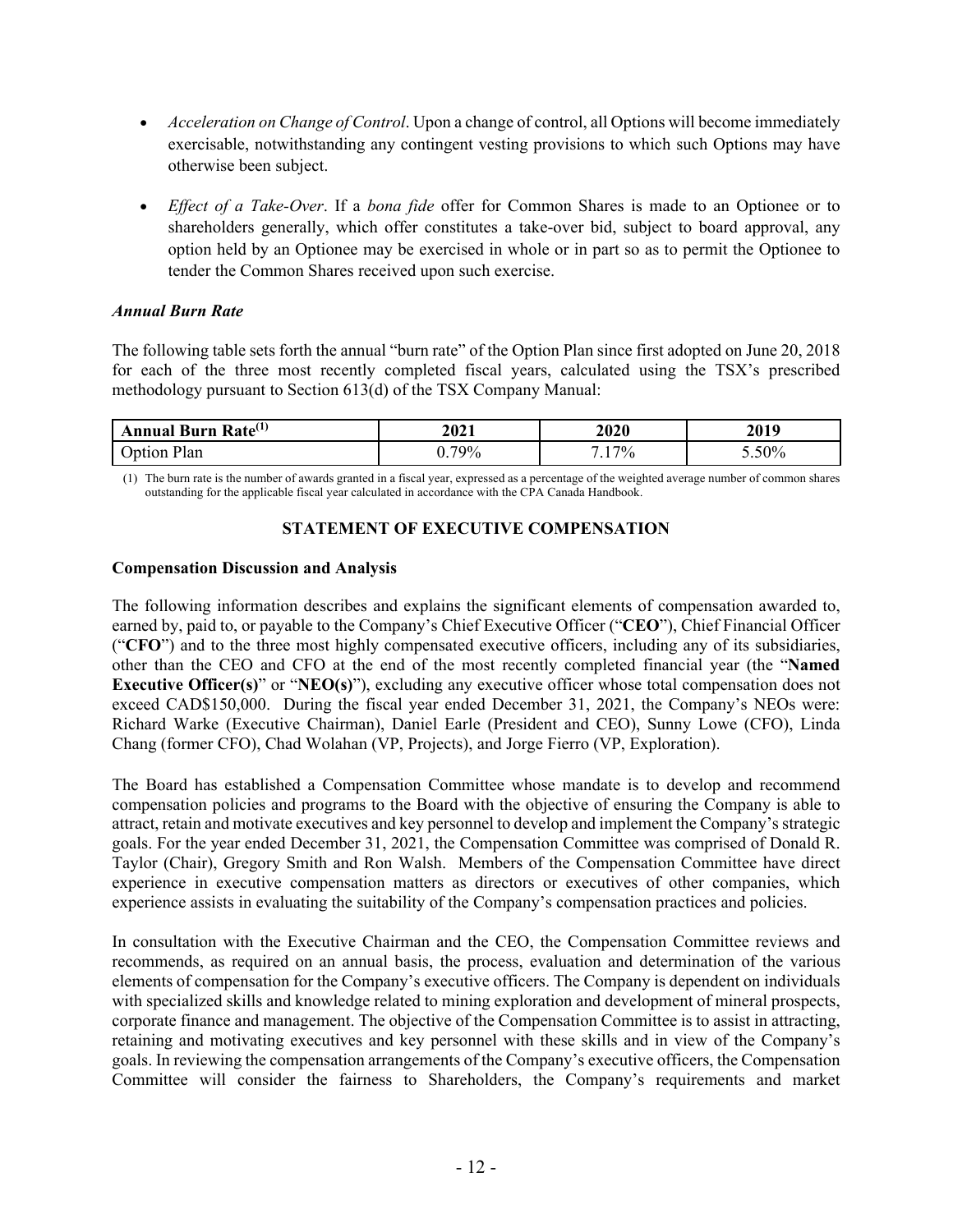competitiveness in order to attract and retain capable and experienced personnel, reward performance and such other objectives as the Compensation Committee considers advisable.

## **Compensation Consultants and Advisors**

The Compensation Committee has the authority to engage independent consultants as necessary to assist it in performing its mandate including assessing the competitiveness of the Company's compensation program.

No compensation consultants or advisors were retained by the Company since inception of the Company.

## **Elements of Compensation**

Compensation for the Company's executive officers is comprised of three elements: base salary, discretionary bonus ("**STIP**") and a long-term incentive program ("**LTIP**") comprised of incentive stock options ("**Options**") granted pursuant to the Company's Option Plan dated June 20, 2018, as amended. This compensation structure is intended to reward performance and be competitive with the compensation arrangements of other companies of similar size and scope in the industry.

# *Base Salary*

Base salary for the Company's executive officers is established taking into account each executive's responsibilities, performance assessment and career experience. To ensure that the Company will continue to attract and retain qualified and experienced executives, base salaries may be reviewed annually by the Compensation Committee and adjusted to ensure that they remain competitive.

# *Bonus (STIP)*

The STIP is intended to motivate and reward executives for the achievement of short-term goals and their contribution to the business objectives during the relevant year. Bonus payments under the STIP are paid at the discretion of the Board on the recommendations of the Compensation Committee (in consultation with management where appropriate) and may be based on a combination of individual and corporate performance against a target percentage of the executive's salary as approved by the Board. Compared to other executives, the compensation of the CEO is weighted more against the Company's performance. Details regarding the target bonus for each NEO is set out below in the summaries of each NEO's employment agreement under "NEO Employment Agreements".

# *Long Term Incentive Compensation (LTIP) – Stock Options*

The Option Plan is "rolling" such that the number of securities granted under the Option Plan can be up to a maximum of 10% of the issued capital of the Company at the time of the grant on a non-diluted basis, and such aggregate number of Common Shares shall increase or decrease as the number of issued and outstanding Common Shares changes.

The purpose of the Option Plan is to ensure that an incentive exists to maximize Shareholder value by aligning executive compensation to share price performance and to reward those executives making a longterm commitment and contribution to the Company.

The Option Plan will be used to provide share purchase options which are granted in consideration of the level of responsibility of the executive as well as his or her impact or contribution to the longer-term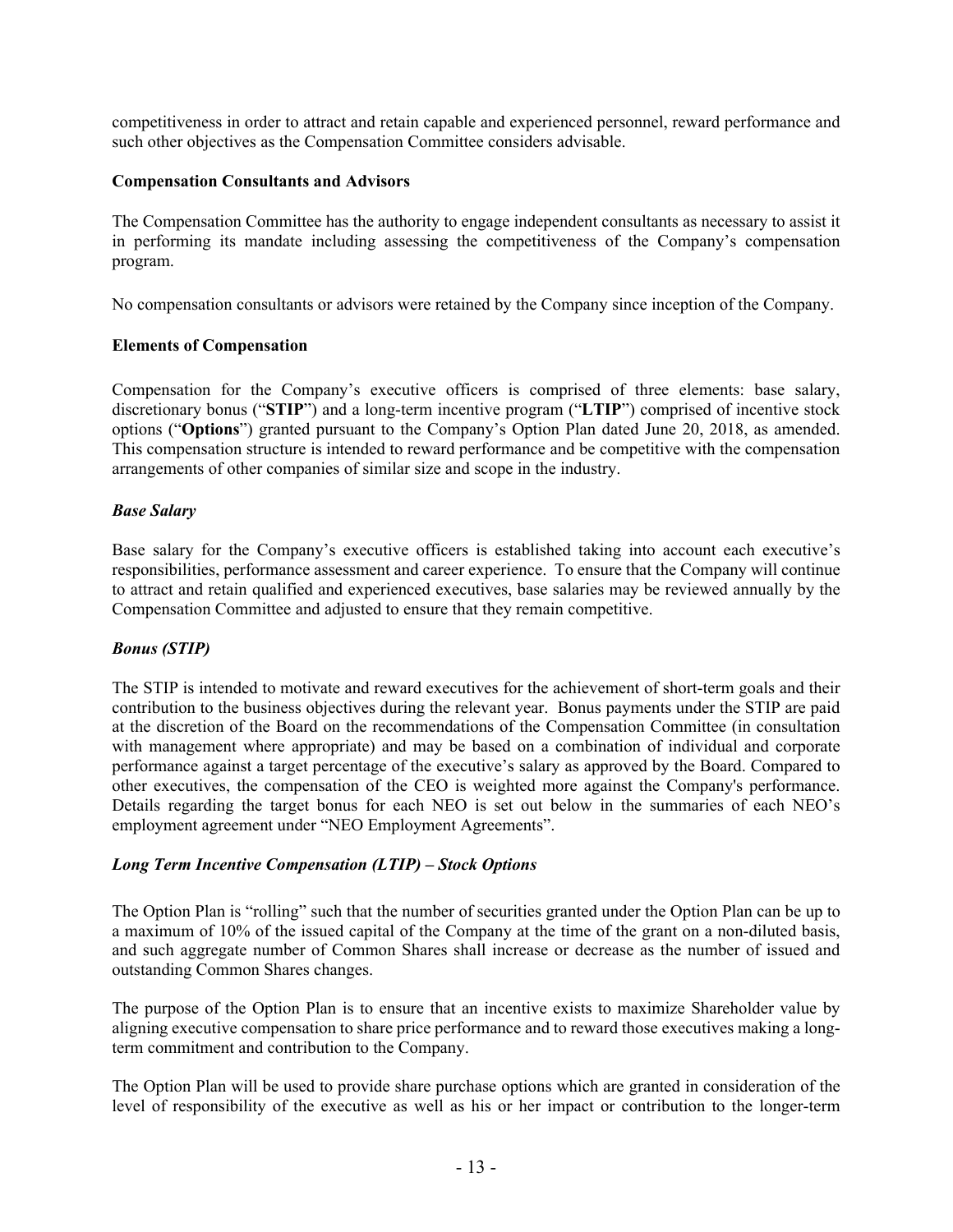operating performance of the Company. In determining the number of options to be granted to the executive officers, the Board will take into account the number of options, if any, previously granted to each executive officer, and the exercise price of any outstanding options (ensuring that such grants are in accordance with the policies of the Toronto Stock Exchange), and closely align the interests of the executive officer with the interests of Shareholders.

# *Compensation Governance*

Compensation for the Company's directors and officers is determined based on the recommendations of the Compensation Committee. The Compensation Committee is entitled to consult with external experts on the adequacy of the compensation paid to the Company's directors. During fiscal 2021, the Compensation Committee was comprised of Donald R. Taylor (Chair), Gregory Smith and Ron Walsh, all of whom are independent directors in accordance with corporate governance rules of NI 58-101 and the policies of the TSX. The objective of the Committee is to assist in attracting, retaining and motivating executives and key personnel in view of the Company's goals and setting director and executive officer compensation and to develop and submit to the Board recommendations with respect to such other employee benefits as considered advisable, pursuant to the following principles: (a) to offer competitive compensation to attract, retain and motivate qualified executives in order for the Company to achieve the strategic plan and in accordance with the budget approved by the Board from time to time; and (b) to act in the best interests of the Company by being financially responsible. During fiscal 2021, the Board did not retain a professional executive compensation consultant.

## *Risk Considerations*

The Board considers the implications of the risks associated with the Company's compensation policies and practices when determining rewards for its officers and directors. The Board reviews at least once annually the risks, if any, associated with the Company's compensation policies and practices at such time.

Executive compensation is comprised of both short-term compensation in the form of a base salary and an incentive cash bonus plan, and long-term ownership through the grant of Options. This structure ensures that a significant portion of executive compensation is both long-term and "at risk" and, accordingly, is directly linked to the achievement of business results and the creation of long-term Shareholder value.

The Board also has the ability to set out vesting periods in respect of Options granted. As the benefits of such compensation, if any, are not realized by officers and directors until a period of time has passed, the ability of officers to take inappropriate or excessive risks that are beneficial to their compensation at the expense of the Company and the Shareholders is thereby limited. Furthermore, all elements of executive compensation are discretionary. As a result, it is unlikely an officer would take inappropriate or excessive risks at the expense of the Company or the Shareholders that would be beneficial to their short-term compensation when their long-term compensation might be put at risk from their actions.

Due to the relatively small size of the Company and its current management group, the Board is able to closely monitor and consider any risks which may be associated with the Company's compensation policies and practices. Risks, if any, may be identified and mitigated through regular Board meetings during which financial and other information of the Company is reviewed. No risks have been identified arising from the Company's compensation policies and practices that are reasonably likely to have a material adverse effect on the Company.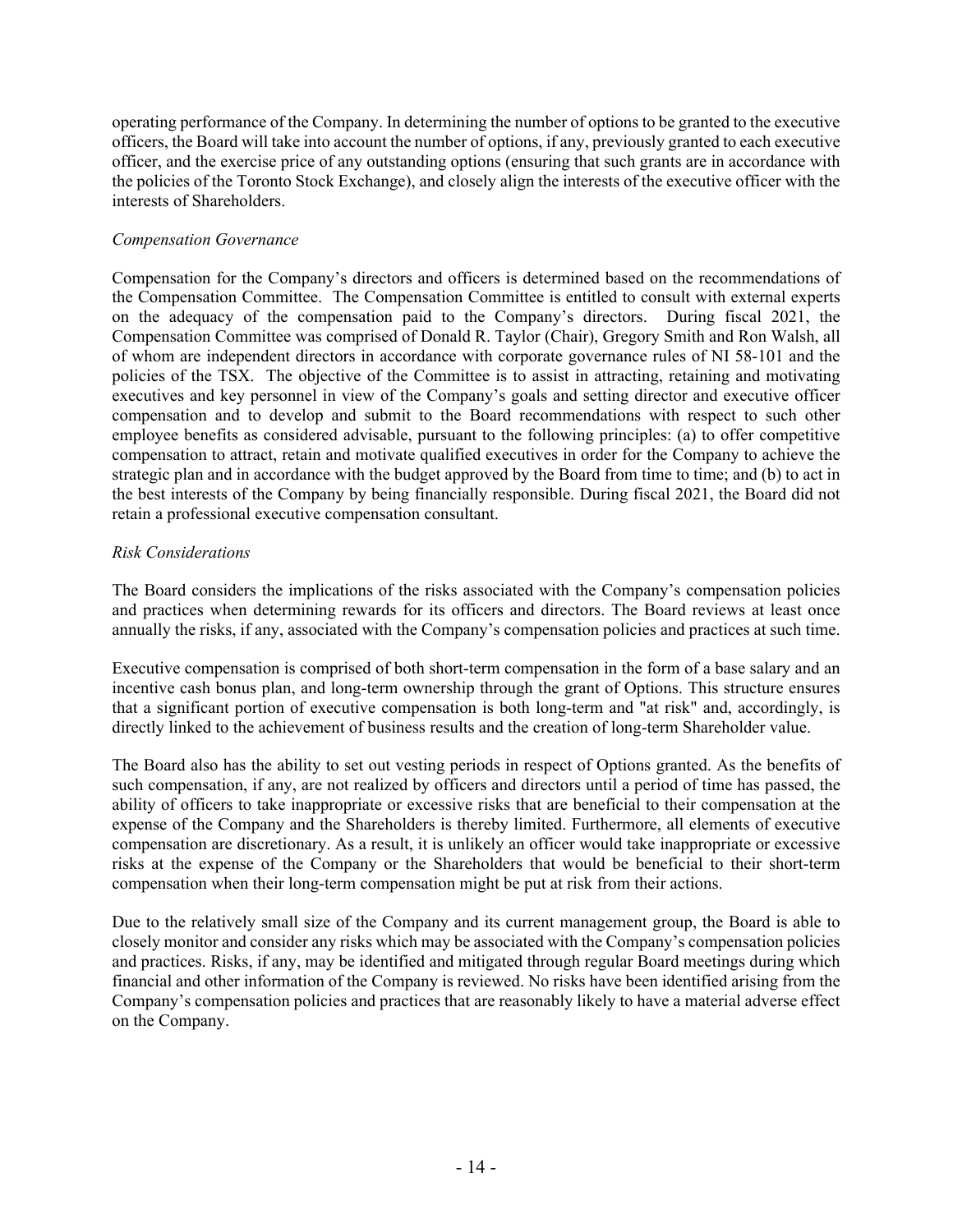## **Performance Graph**

The following graph compares the annual percentage change in the Company's cumulative total Shareholder return based on the assumption that Cdn\$100 was invested in the Company's common shares on July 13, 2020 against the cumulative total Shareholder return of the S&P/TSX Composite Index and the TSX Global Mining Index for the two most recently completed financial years of the Company ended December 31, 2021. The Common Shares of the Company were previously listed for trading on the TSX Venture Exchange and commenced trading on the Toronto Stock Exchange on February 9, 2021.



As discussed in the Compensation Discussion and Analysis, compensation for the Company's NEOs is comprised of various elements including a base salary and bonus that may not necessarily correlate directly to the market price of the Company's shares. In addition, the market price of a publicly traded stock, especially a junior resource issuer as is the case for the Company, may be affected by many variables that may not be directly related to NEO performance including the market for junior resource stocks, the strength of the economy generally, commodity prices, the availability and attractiveness of alternative investments, and the breadth of the public market for the stock.

The trend in overall compensation paid to the Company's executives over the period has not specifically tracked the performance of the market price of the Company's common shares, or the S&P/TSX Composite Index.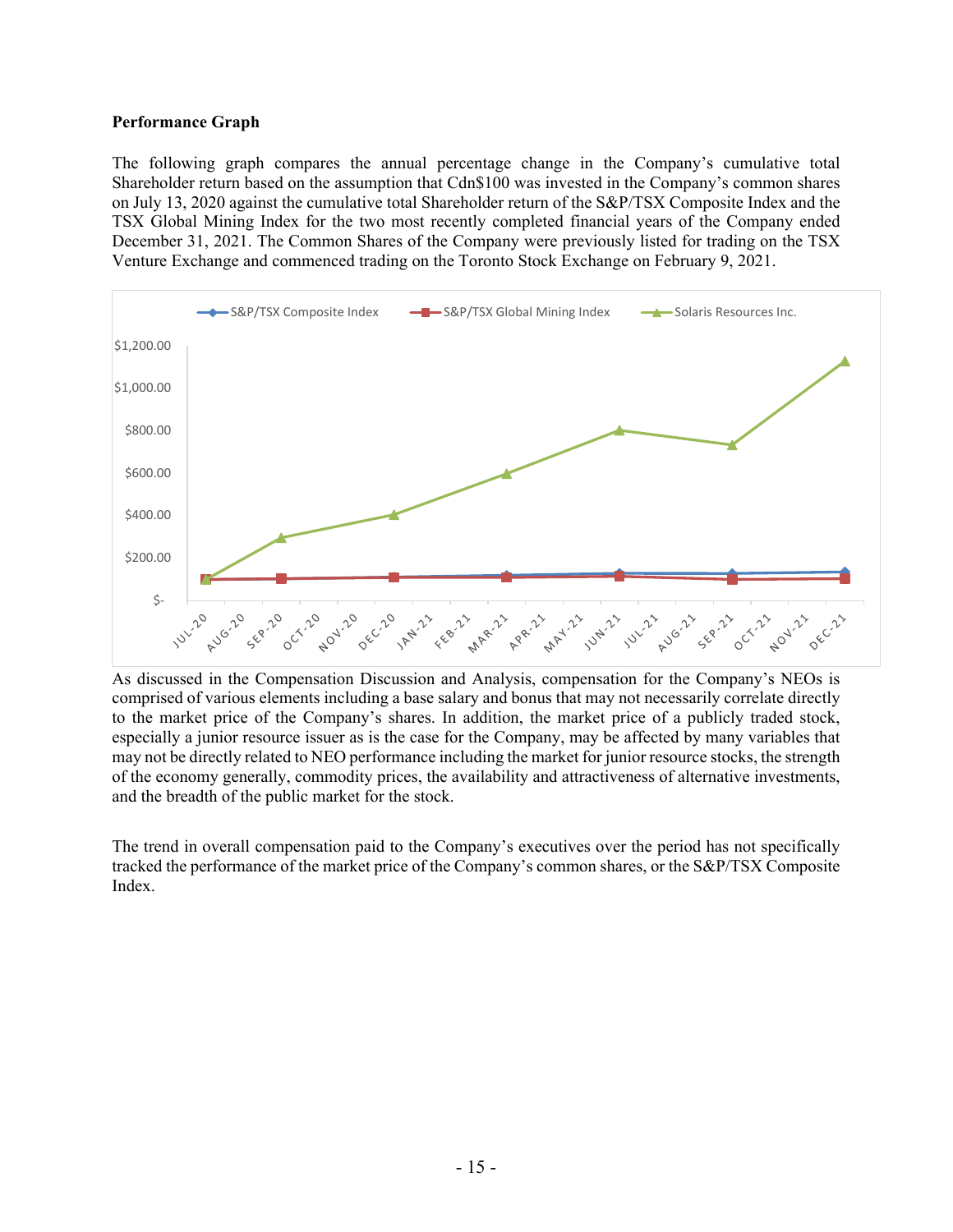#### **Summary Compensation Table**

The following table sets forth compensation awarded to, earned by, paid to, or payable to the NEOs of the Company's for the three most recently completed fiscal years.

|                                         |      |                                     |                                  |                                                  |                                             | Non-equity incentive<br>plan compensation<br><b>(\$)</b> |                         |                                  |                                            |
|-----------------------------------------|------|-------------------------------------|----------------------------------|--------------------------------------------------|---------------------------------------------|----------------------------------------------------------|-------------------------|----------------------------------|--------------------------------------------|
| Name and principal<br>position          | Year | Salary <sup>(1)</sup><br><b>(S)</b> | Share-<br>based<br>awards<br>(S) | Option-<br>based<br>awards <sup>(2)</sup><br>(S) | Annual<br>incentive<br>plans <sup>(3)</sup> | Long-<br>term<br>incentive<br>plans                      | Pension<br>value<br>(S) | All other<br>compensation<br>(S) | <b>Total</b><br>compensation<br><b>(S)</b> |
| Richard Warke <sup>(4)</sup>            | 2021 | 279,230                             | N/A                              | Nil                                              | 193,248                                     | N/A                                                      | N/A                     | Nil                              | 472,478                                    |
| Executive Chairman                      | 2020 | Nil                                 | N/A                              | 2,736,552                                        | 164,939                                     | N/A                                                      | N/A                     | Nil                              | 2,901,491                                  |
| & Director                              | 2019 | Nil                                 | N/A                              | Nil                                              | N/A                                         | N/A                                                      | N/A                     | Nil                              | Nil                                        |
| Daniel Earle <sup>(5)</sup>             | 2021 | 279,230                             | N/A                              | Nil                                              | 193,248                                     | N/A                                                      | N/A                     | Nil                              | 472,478                                    |
| President & CEO                         | 2020 | 186,473                             | N/A                              | 2,378,619                                        | 117,813                                     | N/A                                                      | N/A                     | Nil                              | 2,682,905                                  |
|                                         | 2019 | 31,566                              | N/A                              | 211,050                                          | N/A                                         | N/A                                                      | N/A                     | Nil                              | 242,616                                    |
| Sunny Lowe $^{(6)}$                     | 2021 | 74,489                              | N/A                              | 2,220,821                                        | 37,384                                      | N/A                                                      | N/A                     | Nil                              | 2,332,694                                  |
| <b>CFO</b>                              | 2020 | N/A                                 | N/A                              | N/A                                              | N/A                                         | N/A                                                      | N/A                     | N/A                              | N/A                                        |
|                                         | 2019 | N/A                                 | N/A                              | N/A                                              | N/A                                         | N/A                                                      | N/A                     | N/A                              | N/A                                        |
| Linda Chang <sup><math>(7)</math></sup> | 2021 | 136,671                             | N/A                              | Nil                                              | Nil                                         | N/A                                                      | N/A                     | $19,776^{(8)}$                   | 156,447                                    |
| Former CFO                              | 2020 | 124,504                             | N/A                              | 59,185                                           | 29,532                                      | N/A                                                      | N/A                     | Nil                              | 213,221                                    |
|                                         | 2019 | 15,152                              | N/A                              | 84,420                                           | N/A                                         | N/A                                                      | N/A                     | Nil                              | 99,572                                     |
| Chad Wolahan $(9)$                      | 2021 | 240,000                             | N/A                              | Nil                                              | 72,000                                      | N/A                                                      | N/A                     | Nil                              | 312,000                                    |
| VP, Projects                            | 2020 | 40,000                              | N/A                              | 588,830                                          | N/A                                         | N/A                                                      | N/A                     | Nil                              | 628,830                                    |
|                                         | 2019 | N/A                                 | N/A                              | N/A                                              | N/A                                         | N/A                                                      | N/A                     | N/A                              | N/A                                        |
| Jorge Fierro                            | 2021 | 210,000                             | N/A                              | Nil                                              | 63,000                                      | N/A                                                      | N/A                     | Nil                              | 273,000                                    |
| VP, Exploration                         | 2020 | 210,000                             | N/A                              | 37,990                                           | 21,000                                      | N/A                                                      | N/A                     | Nil                              | 268,990                                    |
|                                         | 2019 | 210,000                             | N/A                              | 39,445                                           | N/A                                         | N/A                                                      | N/A                     | Nil                              | 249,445                                    |

(1) Salaries for all NEOs except Messrs. Warke, Wolahan, and Fierro are paid in Canadian dollars through a management services company equally owned by the Company and other companies related by virtue of certain directors and management in common. Salaries for Mr. Warke relate to consulting fees paid to Augusta Capital Corporation (note 4). For the purposes of this table, salaries paid in Canadian dollars were converted into US dollars using the daily exchange rate reported by the Bank of Canada for the period over which they were earned (2021 – \$1.2536, 2020 – \$1.3400, 2019 – \$1.3260).

(2) For the year ended December 31, 2021, the fair value of the option-based awards was calculated using the industry standard Black-Scholes options pricing model using the following weighted average assumptions: expected life of five years (2020 – five years, 2019 – five years); annualized volatility of  $65\%$  (2020 – 89%, 2019 – 90%); a risk-free interest rate of 0.83% (2020 – 0.47%, 2019 – 1.37%); no dividend payments (2020 – nil, 2019 – nil). For the purposes of this table the Canadian dollar value of the option award is converted into US dollars at the daily exchange rate reported by the Bank of Canada on the date of the grant (2021 weighted average – \$1.2651, 2020 weighted average – \$1.3320, 2019 weighted average – \$1.3260). These assumptions are highly subjective and can materially affect the calculated fair value. Further, calculating the value of stock options using this methodology is not the same as the simple "in-the-money" value of the options. Accordingly, caution should be exercised in comparing grant date fair values, as calculated using the Black-Scholes model, to cash values or an in-the-money calculation.

(3) Annual incentive plans refers to bonus payments made under our STIP and include awards accrued for the year stated but paid the following year. Annual incentive plans for Mr. Warke relate to a success fee in Canadian dollars paid to Augusta Capital Corporation (note 7). For the purposes of this table, annual incentive plans were converted into US dollars using the daily exchange rate reported by the Bank of Canada on December 31, 2021 of \$1.2678.

(4) Effective January 2, 2020, Mr. Warke was appointed Executive Chairman. Mr. Warke does not receive additional compensation for his role as a director. On January 1, 2021, the Company entered an agreement with Mr. Warke for consulting services through Augusta Capital Corporation, which is controlled by Mr. Warke.

(5) Effective November 18, 2019, Mr. Earle was appointed President & CEO. Mr. Earle does not receive additional compensation for his role as a director.

(6) Effective October 1, 2021, Ms. Lowe was appointed CFO. Ms. Lowe's salary was allocated by the management services company described in note (2), based on estimated time incurred on the Company's affairs.

(7) Effective November 18, 2019, Ms. Chang was appointed CFO. Ms. Chang's salary was allocated by the management services company described in note (2), based on estimated time incurred on the Company's affairs. Ms. Chang ceased to be CFO of the Company on September 30, 2021.

(8) This amount consists of accrued vacation payout, paid through the management services company described in note (2). For the purposes of this table, all other compensation was converted into US dollars using the daily average exchange rate of \$1.2603 reported by the Bank of Canada during the period when the amount was paid.

(9) Effective November 1, 2020, Mr. Wolahan was appointed VP, Projects.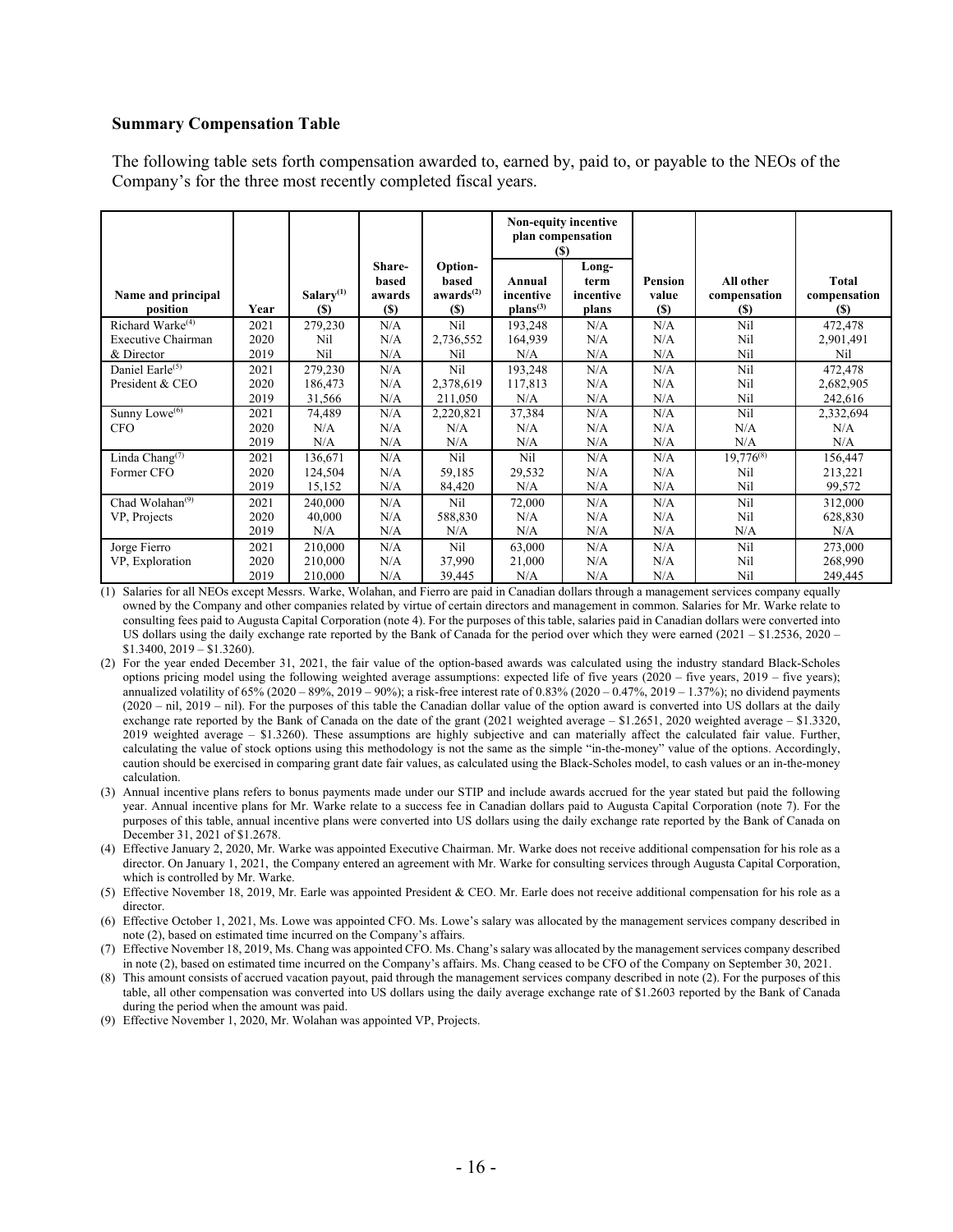## *Termination and Change of Control Benefits*

Other than as described below, there are no agreements, compensation plans, contracts or arrangements whereby a NEO is entitled to receive payments in the event of resignation, retirement or other termination of the NEO's employment with Solaris, a Change of Control or a change in the NEO's responsibilities following a Change of Control.

## *NEO Employment Agreements*

The Company has entered into an employment or letter agreement with each NEO for an indefinite term except for with Richard Warke with whom the Company has entered into a consulting agreement. Except in the case of Richard Warke (details of which are provided below), such agreements provide for a base salary (as may be adjusted annually), a bonus, grant of Options, vacation time and various standard benefits including life, disability, medical, dental and reimbursement of reasonable expenses. Where applicable, the payment of a bonus is to be tied to corporate, operational and individual performance. The grant of Options is at the discretion of the Board. Bonus is also at the discretion of the Board. Refer to the Summary Compensation Table above for compensation paid to, earned by or accrued for each NEO for fiscal year ended December 31, 2021.

The following are principal terms of employment for each NEO as of the date of this Circular:

## *Richard Warke, Executive Chairman*

The Company has entered into a consulting agreement with Augusta Capital Corporation, a private company 100% beneficially held by Mr. Warke, Executive Chairman of the Company. Under the terms of the agreement, Augusta Capital Corporation is paid a monthly rate of C\$29,167 and is eligible for an annual success fee of C\$245,000 at the discretion of the Board. In the event of a change of control, Augusta Capital Corporation shall be paid a success fee of C\$1,785,000. The agreement went into effect January 1, 2021 and remains in effect until terminated.

# *Daniel Earle, President and CEO*

Mr. Earle is entitled to an annual base salary of C\$350,000 and is eligible for a target bonus of up to 70% of his base salary. If Mr. Earle is terminated without cause or as a result of constructive dismissal at common law, Solaris will pay an amount in cash equal to one and one-half (1.5) times his then base annual salary. The termination payment is in addition to basic entitlements for unpaid base salary to the date of termination, accrued and outstanding vacation pay and reimbursement for properly incurred business expenses. In the event that Mr. Earle resigns for any reason within six months following a Change of Control, he will be entitled to an amount in cash equal to three (3) times the aggregate of his then base annual salary and target bonus. All unvested securities granted under the Company's securities compensation plan held by Mr. Earle at the time of a Change of Control will vest on the date of such Change of Control.

## *Sunny Lowe, CFO*

Ms. Lowe is entitled to an annual base salary of C\$325,000 and is eligible for a target bonus of up to 50% of her base salary. If Ms. Lowe is terminated without cause or as a result of constructive dismissal at common law, Solaris will pay an amount in cash equal to six months of her then base annual salary plus one month for every year of service to a combined maximum of 12 months of her base salary. The termination payment is in addition to basic entitlements for unpaid base salary to the date of termination, accrued and outstanding vacation pay and reimbursement for properly incurred business expenses. In the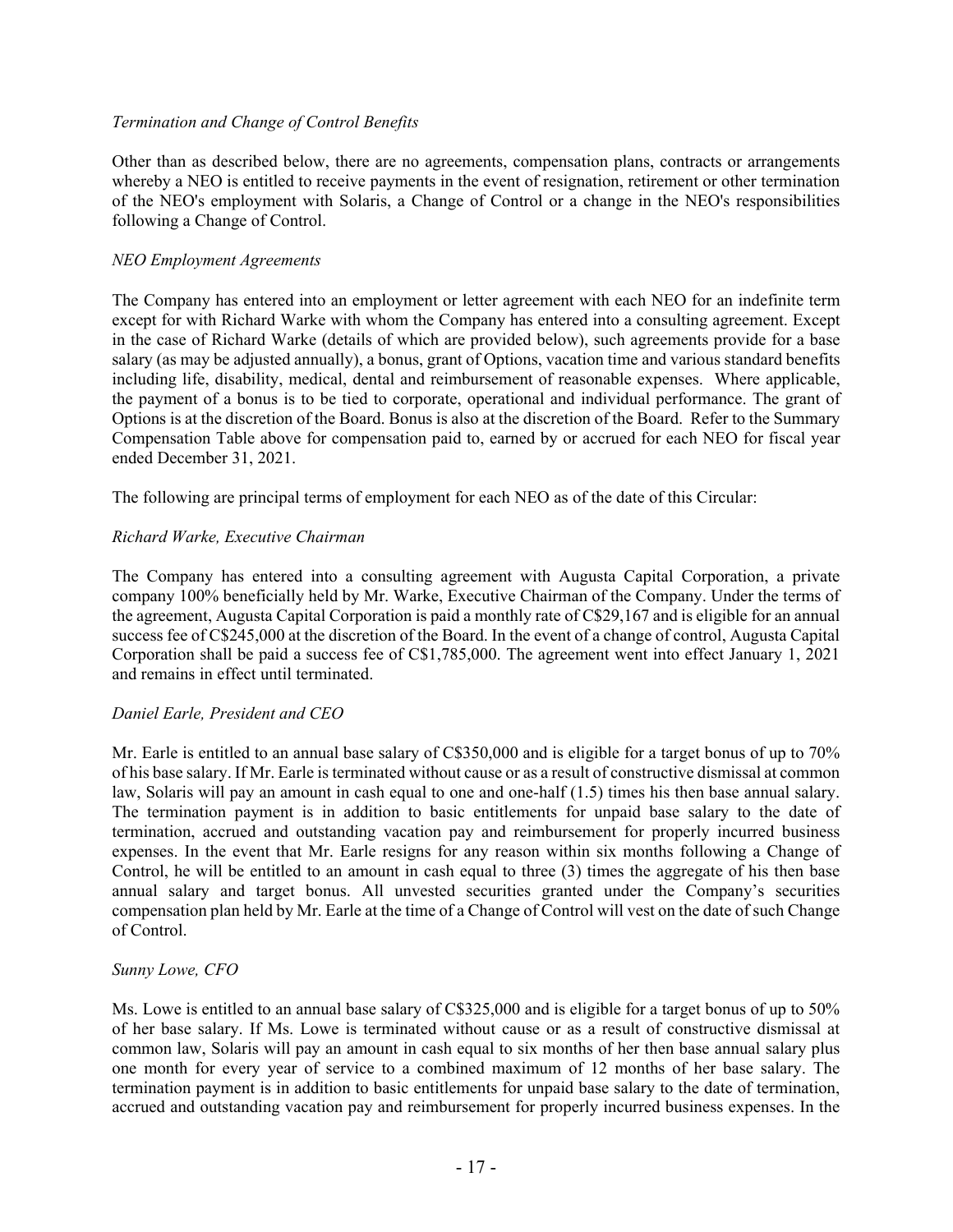event that Ms. Lowe resigns for any reason within six months following a Change of Control, she will be entitled to an amount in cash equal to two times the aggregate of her then base annual salary and target bonus. All unvested securities granted under the Company's securities compensation plan held by Ms. Lowe at the time of a Change of Control will vest on the date of such Change of Control.

## *Chad Wolahan, VP, Projects*

Mr. Wolahan receives an annual base salary of C\$270,000 (\$240,000 at December 31, 2021) and is eligible for a target bonus of up to 30% of his base salary. If Mr. Wolahan is terminated without cause or as a result of constructive dismissal at common law, Solaris will pay to Mr. Wolahan an amount in cash equal to two months of his base salary in effect immediately preceding such termination, plus one month for every year of service to the Company to a maximum of six months. The termination payment is in addition to basic entitlements for unpaid base salary to the date of termination, accrued and outstanding vacation pay and reimbursement for properly incurred business expenses. In the event that Mr. Wolahan resigns for any reason within six months following a Change of Control, he will be entitled to an amount in cash equal to one and one-half times the aggregate of his then base annual salary and target bonus. All unvested securities granted under the Company's securities compensation plan held by Mr. Wolahan at the time of a Change of Control will vest on the date of such termination following a Change of Control.

## *Jorge Fierro, VP, Exploration*

Mr. Fierro is entitled to an annual base salary of \$216,300 (\$210,000 at December 31, 2021) and is eligible for a target bonus of up to 30% of his base salary. If Mr. Fierro is terminated without cause or as a result of constructive dismissal, Solaris will pay an amount in cash equal to one and one-half times his monthly salary for every year of services up to a maximum of 12 years. The termination payment is in addition to basic entitlements for unpaid base salary to the date of termination, accrued and outstanding vacation pay and reimbursement for properly incurred business expenses. In the event that Mr. Fierro is terminated or resigns for any reason within six months following a Change of Control, he will be entitled to an amount in cash equal to one and one-half (1.5) times the aggregate of his then base annual salary and target bonus. All unvested securities granted under the Company's securities compensation plan held by Mr. Fierro at the time of a Change of Control will vest on the date of such Change of Control.

## *Estimated Payment on Termination without Cause or as a Result of Constructive Dismissal*

The following table provides details regarding the estimated incremental payments and benefits to each NEO on termination without cause or as a result of constructive dismissal, assuming a triggering event occurred on December 31, 2021.

|                                                       | <b>Multiple</b> | <b>Base Salary</b> <sup>(1)</sup><br>(S) | <b>Bonus</b><br><b>(\$)</b> | <b>Equity</b><br><b>(S)</b> | <b>Total</b><br><b>(\$)</b> |
|-------------------------------------------------------|-----------------|------------------------------------------|-----------------------------|-----------------------------|-----------------------------|
| <b>Richard Warke</b><br>Executive Chairman & Director | Nil             | Nil                                      | Nil                         | Nil                         | Nil                         |
| <b>Daniel Earle</b><br>President & CEO                | 1.5             | 414,103                                  | N/A                         | Nil                         | 414,103                     |
| <b>Sunny Lowe</b><br><b>CFO</b>                       | 0.5             | 128,175                                  | N/A                         | Nil                         | 128,175                     |
| <b>Chad Wolahan</b><br>VP, Projects                   | 0.3             | 60,000                                   | N/A                         | Nil                         | 60,000                      |
| <b>Jorge Fierro</b><br>VP, Exploration                | 1.0             | 210,000                                  | N/A                         | Nil                         | 210,000                     |

(1) Converted from Canadian dollars to US dollars based on the daily exchange rate reported by the Bank of Canada on December 31, 2021 of \$1.2678 for all NEOs except Mr. Wolahan and Mr. Fierro who are paid in US dollars.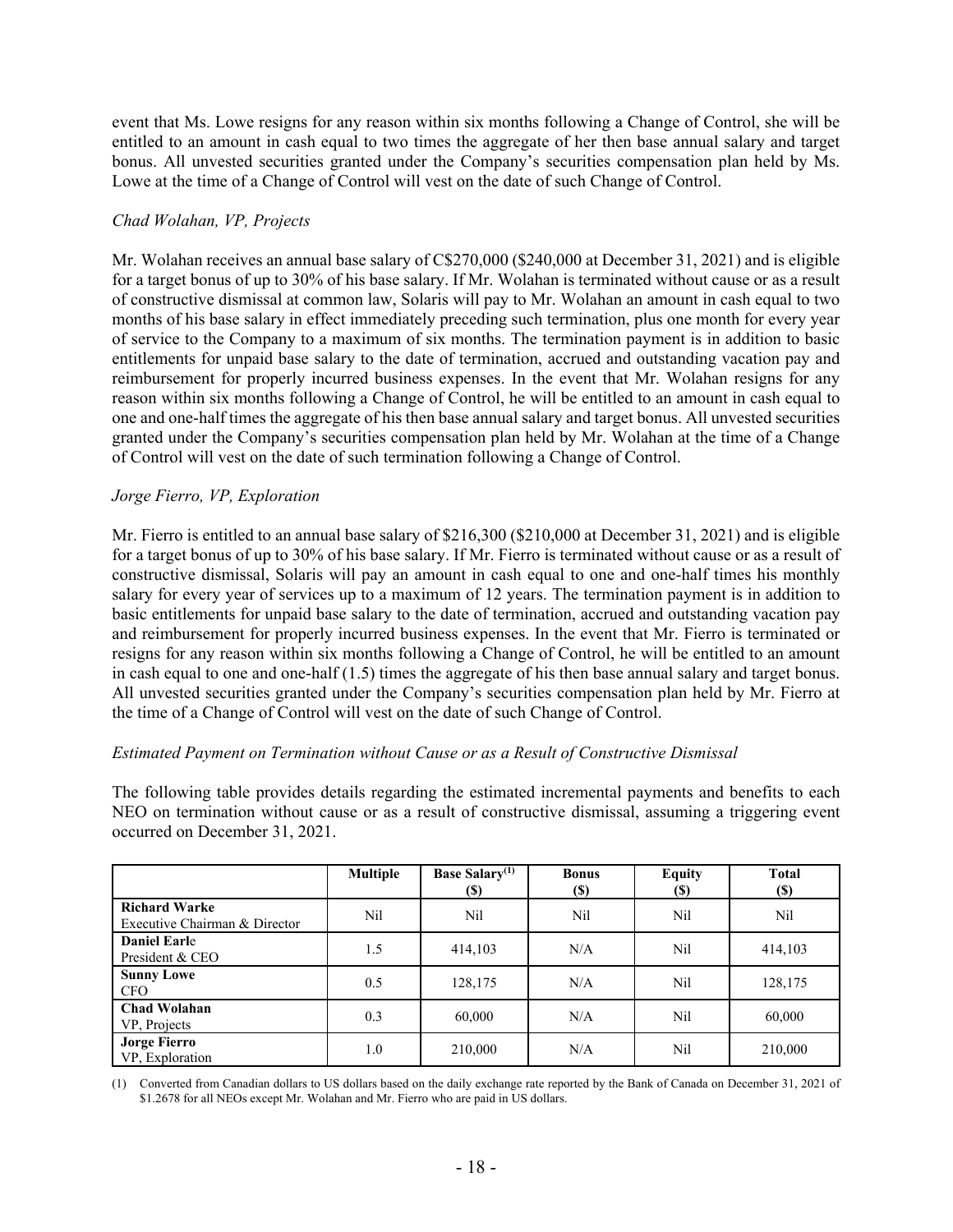#### *Estimated Payment on a Change of Control*

The following table provides details regarding the estimated incremental payments and benefits to each NEO on termination on a change of control, assuming a triggering event occurred on December 31, 2021.

|                                                         | <b>Multiple</b> | <b>Base Salary</b> <sup>(1)</sup><br>(S) | $\text{Bonus}^{(1)}$<br><b>(\$)</b> | Equity $(1)(3)$<br><b>(S)</b> | Total<br><b>(\$)</b> |
|---------------------------------------------------------|-----------------|------------------------------------------|-------------------------------------|-------------------------------|----------------------|
| Richard Warke $^{(2)}$<br>Executive Chairman & Director | N/A             | Nil                                      | 1,407,951                           | 16,093,102                    | 17,501,053           |
| <b>Daniel Earle</b><br>President & CEO                  |                 | 828,206                                  | 579,744                             | 10,099,910                    | 11,507,860           |
| <b>Sunny Lowe</b><br><b>CFO</b>                         | 2               | 512,699                                  | 256,350                             | 1,208,392                     | 1,977,441            |
| <b>Chad Wolahan</b><br>VP, Projects                     | 1.5             | 360,000                                  | 108,000                             | 1,582,798                     | 2,050,798            |
| <b>Jorge Fierro</b><br>VP, Exploration                  | 1.5             | 315,000                                  | 94,500                              | 806,274                       | 1,215,774            |

(1) Converted from Canadian dollars to US dollars based on the daily exchange rate reported by the Bank of Canada on December 31, 2021 of \$1.2678 for all NEOs except Mr. Wolahan and Mr. Fierro who are paid in US dollars.

(2) Pursuant to the terms of Mr. Warke's consulting agreement, he is entitled to receive a success fee in the event of a Change of Control. For the purposes of this table, the success fee has been classified as a bonus.

(3) Equity value represents the calculated value of the unvested stock options that would vest at December 31, 2021 as a result of termination and is not impacted by the applicable multiple. At December 31, 2021, the closing price of the Company's shares on the Toronto Stock Exchange was C\$16.94.

#### **Incentive Plan Awards**

#### *Outstanding Share-based Awards and Option-based Awards*

The following table sets out all awards outstanding at the end of the most recently completed financial year held by each NEO including awards granted before the most recently completed financial year.

|                      |                                                                 |                                                  | Option-based Awards <sup>(1)</sup> | Share-based Awards <sup>(1)</sup>                                           |                                                                                |                                                                                                          |                                                                                                                     |
|----------------------|-----------------------------------------------------------------|--------------------------------------------------|------------------------------------|-----------------------------------------------------------------------------|--------------------------------------------------------------------------------|----------------------------------------------------------------------------------------------------------|---------------------------------------------------------------------------------------------------------------------|
| Name                 | Number of<br>securities<br>underlying<br>unexercised<br>options | Option<br>exercise<br>price<br>(C <sub>s</sub> ) | Option<br>expiration<br>Date       | Value of<br>unexercised<br>in-the-money<br>options<br>$(C\mathbb{S})^{(2)}$ | Number of<br>shares or<br>units of<br>shares that<br>have not<br>vested $(\#)$ | <b>Market</b> or<br>payout value of<br>share-based<br>awards that<br>have not vested<br>$(C\$ {S})^{(2)} | Market or<br>payout value of<br>vested share-<br>based awards<br>not paid out or<br>distributed<br>$(C\$ {S})^{(2)} |
| <b>Richard Warke</b> | 6,548                                                           | 1.20                                             | 15-Jun-24                          | 103,065                                                                     | Nil                                                                            | N/A                                                                                                      | N/A                                                                                                                 |
| Executive Chairman   | 250,000                                                         | 0.80                                             | $2-Jan-25$                         | 4,035,000                                                                   |                                                                                |                                                                                                          |                                                                                                                     |
|                      | 1,000,000                                                       | 0.80                                             | 27-May-25                          | 16,140,000                                                                  |                                                                                |                                                                                                          |                                                                                                                     |
|                      | 950,000                                                         | 4.90                                             | $02-Nov-25$                        | 11,438,000                                                                  |                                                                                |                                                                                                          |                                                                                                                     |
| <b>Daniel Earle</b>  | 500,000                                                         | 0.80                                             | $18-Nov-24$                        | 8,070,000                                                                   | Nil                                                                            | N/A                                                                                                      | N/A                                                                                                                 |
| President & CEO      | 500,000                                                         | 0.80                                             | 27-May-25                          | 8,070,000                                                                   |                                                                                |                                                                                                          |                                                                                                                     |
|                      | 925,000                                                         | 4.90                                             | $02-Nov-25$                        | 11,137,000                                                                  |                                                                                |                                                                                                          |                                                                                                                     |
| <b>Sunny Lowe</b>    | 400,000                                                         | 13.11                                            | $15-Sep-26$                        | 1,532,000                                                                   | Nil                                                                            | N/A                                                                                                      | N/A                                                                                                                 |
| <b>CFO</b>           |                                                                 |                                                  |                                    |                                                                             |                                                                                |                                                                                                          |                                                                                                                     |
| <b>Chad Wolahan</b>  | 250,000                                                         | 4.90                                             | $02-Nov-25$                        | 3,010,000                                                                   | Nil                                                                            | N/A                                                                                                      | N/A                                                                                                                 |
| VP, Projects         |                                                                 |                                                  |                                    |                                                                             |                                                                                |                                                                                                          |                                                                                                                     |
| <b>Jorge Fierro</b>  | 2,000                                                           | 1.20                                             | $30$ -Jun-22                       | 31,480                                                                      | N/A                                                                            | N/A                                                                                                      | 8,470                                                                                                               |
| VP, Exploration      | 150,000                                                         | 0.50                                             | 09-Aug-24                          | 2,466,000                                                                   |                                                                                |                                                                                                          |                                                                                                                     |
|                      | 95,000                                                          | 0.80                                             | $27-May-25$                        | 1,533,300                                                                   |                                                                                |                                                                                                          |                                                                                                                     |

(1) The Company undertook a 2 for 1 share consolidation on May 1, 2020, the number of securities and related exercise price (if applicable) is stated on a post consolidated basis.

(2) On December 31, 2021, the closing price of the Company's shares on the Toronto Stock Exchange was C\$16.94. Value is calculated for vested plus unvested options on December 31, 2021.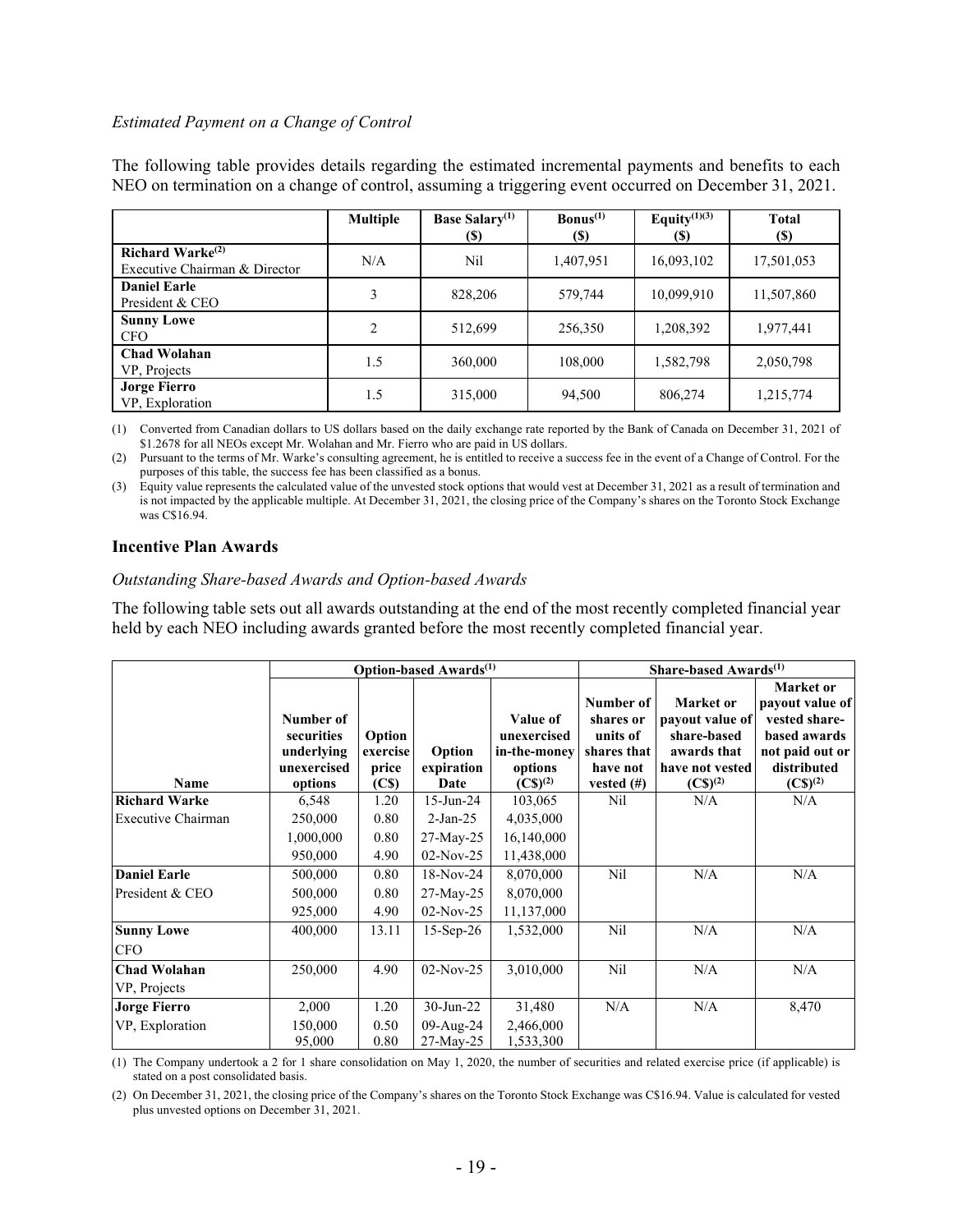#### *Value Vested or Earned During the Year*

The following table represents the aggregate dollar value that would have been realized if the awards had been exercised on the vesting date for each NEO:

| Name                                       | Option-based awards -<br>Value vested during the<br>year <sup>(1)</sup><br>(C <sub>S</sub> ) | Share-based awards -<br>Value vested during the<br>$\mathbf{vear}^{(1)}$<br>(C <sub>S</sub> ) | Non-equity incentive plan<br>compensation - Value<br>earned during the year<br>(C <sub>s</sub> ) |
|--------------------------------------------|----------------------------------------------------------------------------------------------|-----------------------------------------------------------------------------------------------|--------------------------------------------------------------------------------------------------|
| <b>Richard Warke</b><br>Executive Chairman | 7,433,499                                                                                    | N/A                                                                                           | N/A                                                                                              |
| <b>Daniel Earle</b><br>President & CEO     | 8,030,251                                                                                    | N/A                                                                                           | N/A                                                                                              |
| <b>Sunny Lowe</b><br><b>CFO</b>            | Nil                                                                                          | N/A                                                                                           | N/A                                                                                              |
| <b>Chad Wolahan</b><br>VP, Projects        | 749,164                                                                                      | N/A                                                                                           | N/A                                                                                              |
| <b>Jorge Fierro</b><br>VP, Exploration     | 1,343,537                                                                                    | N/A                                                                                           | N/A                                                                                              |

(1) Represents the value of stock options vested during the year ended December 31, 2021 calculated as if stock options had been exercised on their vesting date based on the market price on the vesting date of the stock options less the exercise price. When a quoted market price was not available on the vesting date, the value of stock options vested was calculated using the previous days' closing market price.

#### **Pension Plan Benefits**

The Company does not provide pension or retirement benefits for its directors or executive officers.

#### **Director Compensation**

For the most recently completed fiscal year ended December 31, 2021, there was no arrangement, standard or otherwise, pursuant to which directors, except management directors, received cash or non-cash compensation from the Company in their capacity as directors, consultants and/or experts. Incentive stock options may be granted, from time to time, to the Company's directors.

All reasonable expenses incurred by a director in attending Board meetings, committee meetings or shareholder meetings, together with all expenses properly and reasonably incurred by any director in the conduct of the Company's business or in the discharge of his duties as a director are paid by the Company.

The following table sets forth all amounts of compensation provided to a director of the Company that is not a NEO for the year ended December 31, 2021.

| Name             | Fees<br>earned | Share-<br>based<br>awards | <b>Option-based</b><br>awards<br>$(S)^{(1)}$ | Non-equity<br>incentive plan<br>compensation | Pension<br>value | All other<br>compensation | Total<br>(S) |
|------------------|----------------|---------------------------|----------------------------------------------|----------------------------------------------|------------------|---------------------------|--------------|
| Gregory Smith    | N/A            | N/A                       | Nil                                          | N/A                                          | N/A              | N/A                       | Nil          |
| Donald R. Taylor | N/A            | N/A                       | Nil                                          | N/A                                          | N/A              | N/A                       | Nil          |
| Ron Walsh        | N/A            | N/A                       | Nil                                          | N/A                                          | N/A              | N/A                       | Nil          |
| Kevin Thomson    | N/A            | N/A                       | 1,075,773                                    | N/A                                          | N/A              | N/A                       | 1,075,773    |

<sup>(1)</sup> For the year ended December 31, 2021, the fair value of the option-based awards was calculated using the industry standard Black-Scholes options pricing model using the following weighted average assumptions: expected life of five years; annualized volatility of 70%; a risk-free interest rate of 1.03%; no dividend payments. For the purposes of this table the Canadian dollar value of the option award is converted into US dollars at the daily exchange rate reported by the Bank of Canada on the date of the grant  $(2021 - $1.2455)$ . These assumptions are highly subjective and can materially affect the calculated fair value. Further, calculating the value of stock options using this methodology is not the same as the simple "in-the-money" value of the options. Accordingly, caution should be exercised in comparing grant date fair values, as calculated using the Black-Scholes model, to cash values or an in-the-money calculation.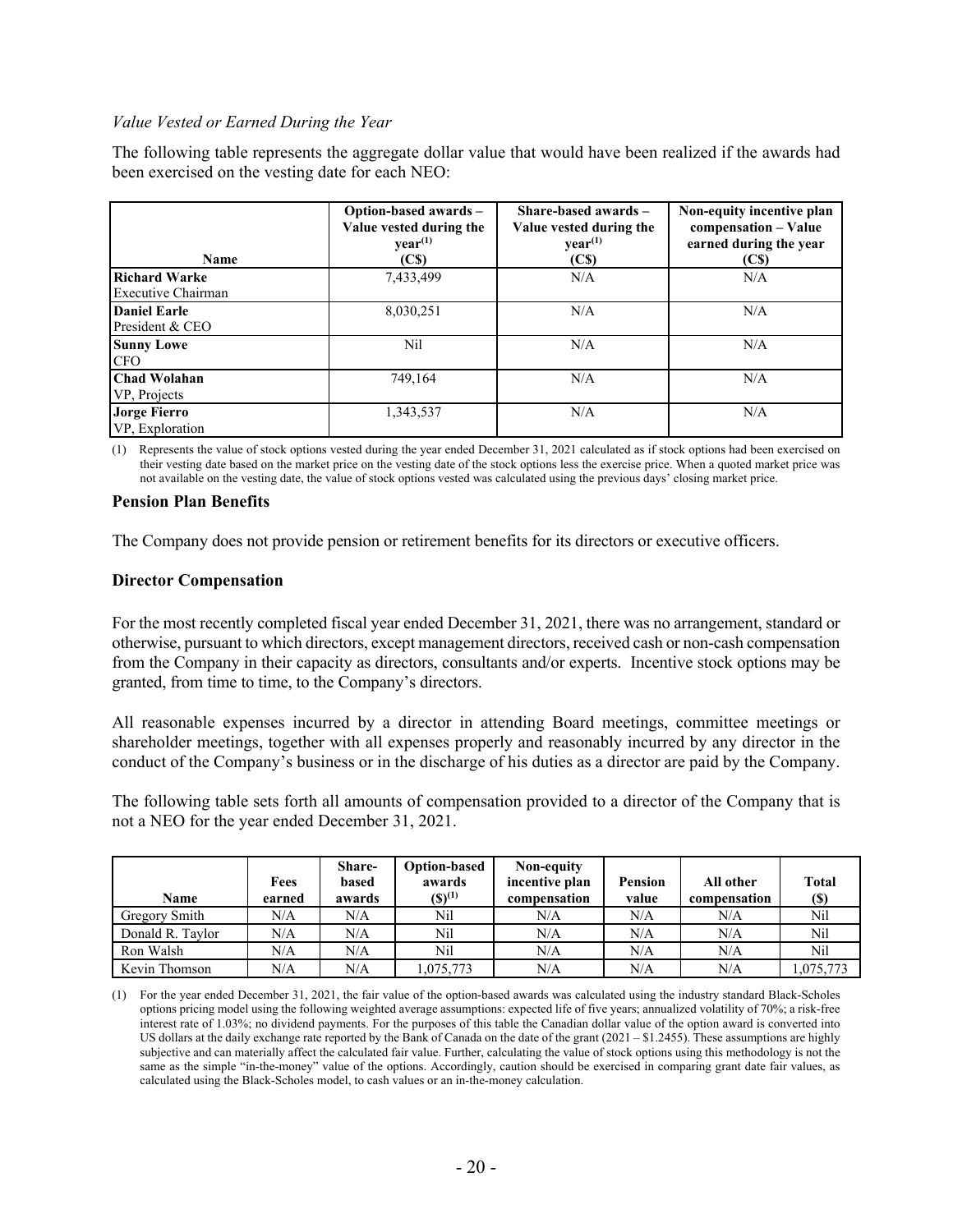## *Directors' outstanding share based and option-based awards*

The following table sets forth, for each director of the Company that is not a NEO, all awards outstanding at the end of the period ended December 31, 2021 including awards granted before this period. During the period ended December 31, 2021 and prior years, the only type of award granted to the Company's directors has been incentive stock options.

|                  |                                                                  | <b>Option-based Awards</b> <sup>(1)</sup>        |                              |                                                                    |                                                                             | Share-based Awards $^{(1)}$                                                                                              |                                                                                                                            |
|------------------|------------------------------------------------------------------|--------------------------------------------------|------------------------------|--------------------------------------------------------------------|-----------------------------------------------------------------------------|--------------------------------------------------------------------------------------------------------------------------|----------------------------------------------------------------------------------------------------------------------------|
| Name             | <b>Number of securities</b><br>underlying<br>unexercised options | Option<br>exercise<br>price<br>(C <sub>s</sub> ) | Option<br>expiration<br>Date | Value of<br>unexercised in-<br>the-money<br>options $(2)$<br>(C\$) | Number of<br>shares or<br>units of<br>shares that<br>have not<br>vested (#) | Market or<br>payout value<br>of share-<br>based<br>awards that<br>have not<br>vested <sup>(2)</sup><br>(C <sub>s</sub> ) | Market or<br>payout value<br>of vested<br>share-based<br>awards not<br>paid out or<br>distributed<br>$(C\mathbb{S})^{(2)}$ |
| Gregory Smith    | 4,500                                                            | 1.20                                             | $30$ -Jun-22                 | 70,830                                                             | N/A                                                                         | N/A                                                                                                                      | 38,115                                                                                                                     |
|                  | 7,500                                                            | 1.20                                             | $10$ -Jan-23                 | 118,050                                                            |                                                                             |                                                                                                                          |                                                                                                                            |
|                  | 250,000                                                          | 0.50                                             | $09$ -Aug-24                 | 4,110,000                                                          |                                                                             |                                                                                                                          |                                                                                                                            |
|                  | 79,000                                                           | 0.80                                             | $27$ -May-25                 | 1,275,060                                                          |                                                                             |                                                                                                                          |                                                                                                                            |
| Donald R. Taylor | 100,000                                                          | 0.80                                             | $02$ -Jan-25                 | 1,614,000                                                          | N/A                                                                         | N/A                                                                                                                      | N/A                                                                                                                        |
|                  | 150,000                                                          | 0.80                                             | $27-May-25$                  | 2,421,000                                                          |                                                                             |                                                                                                                          |                                                                                                                            |
| Ron Walsh        | 100,000                                                          | 0.80                                             | $20$ -Mar-25                 | 1,614,000                                                          | N/A                                                                         | N/A                                                                                                                      | N/A                                                                                                                        |
|                  | 150,000                                                          | 0.80                                             | $27$ -May- $25$              | 2,421,000                                                          |                                                                             |                                                                                                                          |                                                                                                                            |
| Kevin Thomson    | 300,000                                                          | 7.24                                             | $16$ -Mar-26                 | 2,910,000                                                          | N/A                                                                         | N/A                                                                                                                      | N/A                                                                                                                        |

(1) The Company undertook a 2 for 1 share consolidation on May 1, 2020, the number of securities and related exercise price (if applicable) is stated on a post consolidated basis.

(2) On December 31, 2021, the closing price of the Company's shares on the Toronto Stock Exchange was C\$16.94. Value is calculated for vested plus unvested options on December 31, 2021.

#### *Value Vested or Earned During the Year*

The following table represents the aggregate dollar value that would have been realized if the stock options under the option-based award had been exercised on the vesting date in 2021 for each listed director:

| Name                 | Option-based awards -<br>Value vested during the<br>year <sup>(1)</sup><br>(CS) | Share-based awards $-$<br>Value vested during the<br>$\mathbf{vear}^{(1)}$<br>(C <sub>s</sub> ) | Non-equity incentive plan<br>compensation - Value<br>earned during the year<br>(C\$) |
|----------------------|---------------------------------------------------------------------------------|-------------------------------------------------------------------------------------------------|--------------------------------------------------------------------------------------|
| <b>Gregory Smith</b> | 1,927,703                                                                       | N/A                                                                                             | N/A                                                                                  |
| Donald R. Taylor     | 853,000                                                                         | N/A                                                                                             | N/A                                                                                  |
| Ron Walsh            | 968,500                                                                         | N/A                                                                                             | N/A                                                                                  |
| Kevin Thomson        | Nil                                                                             | N/A                                                                                             | N/A                                                                                  |

(1) Represents the value of stock options vested during the year ended December 31, 2021 calculated as if stock options had been exercised on their vesting date based on the market price on the vesting date of the stock options less the exercise price. When a quoted market price was not available on the vesting date, the value of stock options vested was calculated using the previous days' closing market price.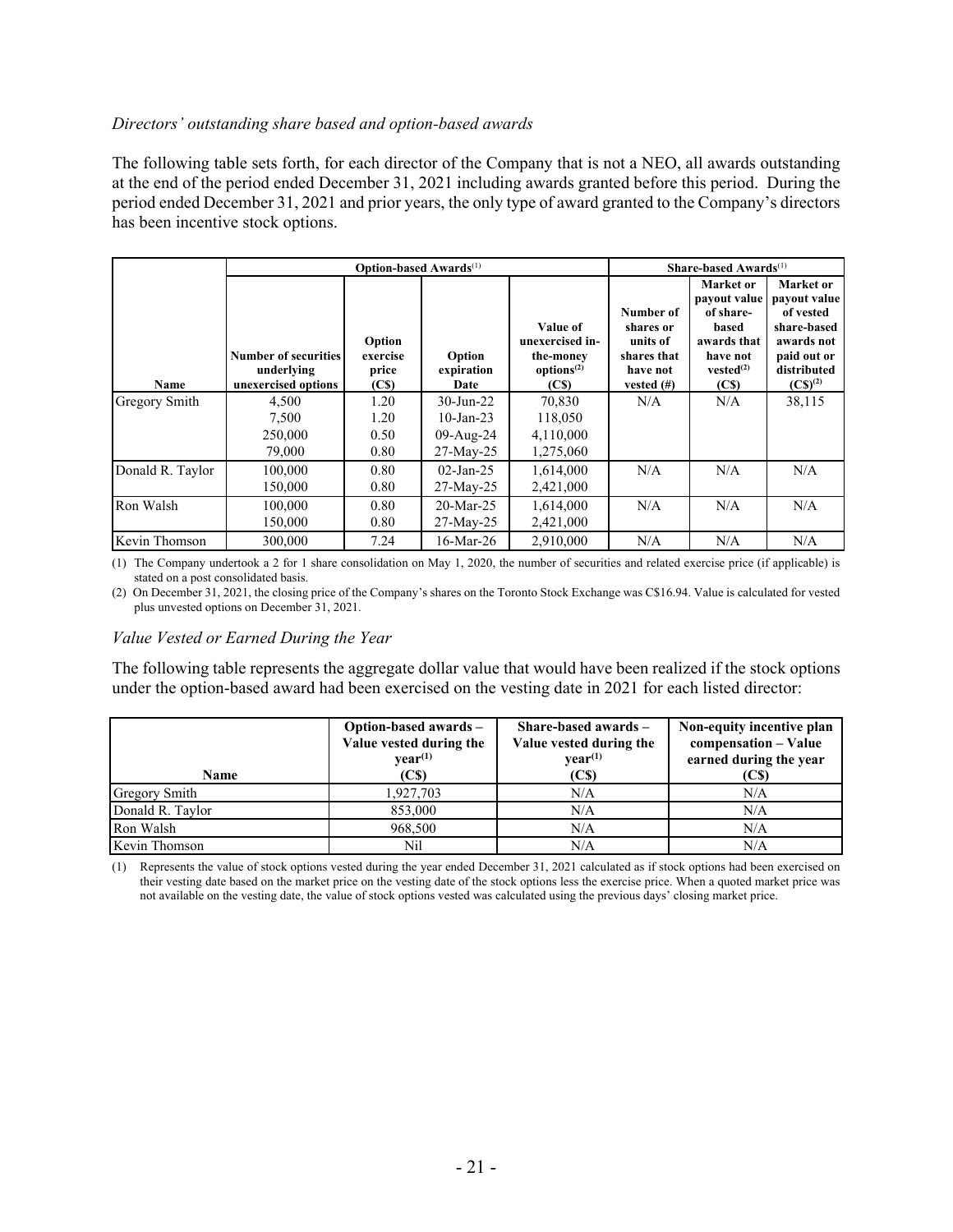## **SECURITIES AUTHORIZED FOR ISSUANCE UNDER EQUITY COMPENSATION PLANS**

The following table sets out information as of the end of the Company's most recently completed financial year with respect to compensation plans under which equity securities of the Company are authorized for issuance.

| <b>Equity compensation</b><br>plans approved by<br>securityholders | <b>Number of Common Shares to be</b><br>issued upon exercise of outstanding<br>options or redemption of $RSUs(1)$ | Weighted-average<br>exercise price of<br>outstanding options or<br>redemption of RSUs<br>(C\$) | Number of securities remaining<br>available for future issuance<br>under equity compensation<br>$\mathbf{plans}^{(3)}$ |
|--------------------------------------------------------------------|-------------------------------------------------------------------------------------------------------------------|------------------------------------------------------------------------------------------------|------------------------------------------------------------------------------------------------------------------------|
| Option Plan                                                        | $7.982.504^{(2)}$                                                                                                 | 3.04                                                                                           | 2,402,230                                                                                                              |
| RSU Plan                                                           | 498.210                                                                                                           | N/A                                                                                            | Nil                                                                                                                    |

(1) The Company undertook a 2 for 1 share consolidation on May 1, 2020, the number of securities is stated on a post consolidated basis.

(2) Of these, 3,519,007 Options were exercisable at December 31, 2021.

(3) Based on 10% of the Company's issued and outstanding Common Shares at December 31, 2021 less stock options and RSUs outstanding respectively at December 31, 2021. This aggregate number of securities will be available for issue under these security-based compensation plans of the Company and represents 2.20% of the Company's issued and outstanding shares as at December 31, 2021.

## **STATEMENT OF CORPORATE GOVERNANCE PRACTICES**

National Instrument 58-101 – *Disclosure of Corporate Governance Practices*, requires all companies to provide certain annual disclosure of their corporate governance practices with respect to the corporate governance guidelines (the "**Guidelines**") adopted in National Policy 58-201 – *Corporate Governance Guidelines* ("**NP 58-201**"). These Guidelines are not prescriptive but have been used by the Company to the extent possible in adopting its corporate governance practices.

#### *About the Board*

The Board has overall responsibility for corporate governance matters through:

- developing and approving corporate policies and guidelines;
- assisting in the definition of corporate objectives and assessing key plans; and
- evaluating performance on a regular basis.

Among other things, the Board is guided by legislative and other governance standards, as well as industry best practices. The Board, as a whole or through its audit committee, periodically reviews and assesses the Company's policies and guidelines, as well as its governance practices, to ensure they are appropriate and current.

The Board is composed of individuals of the highest integrity, each of whom has the knowledge and skill necessary to contribute effectively to the oversight and guidance of the Company.

Considering that the directors are actively involved in the operations of the Company and the size of the Company's operations does not warrant a larger board of directors, the Board has determined that additional standing committees are not necessary at this time.

In addition, the Board relies on management to ensure the Company is conducting its everyday business to the appropriate standards and also to provide regular, forthright reports to the Board and its committees. The Company is not indebted to any of its directors.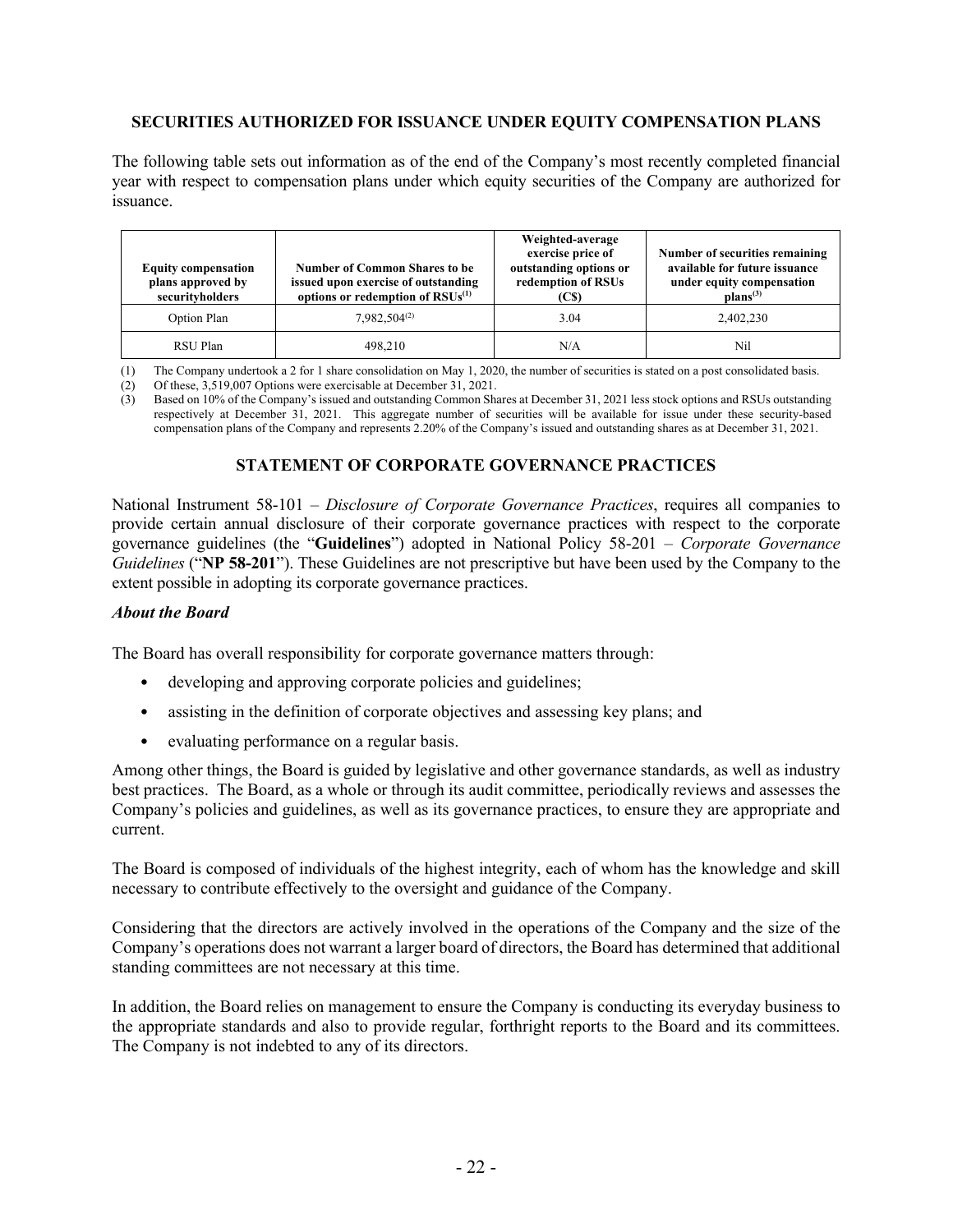## **Composition of the Board and Independence**

The Board currently consists of six directors, four of whom, Messrs. Taylor, Walsh, Smith and Thomson the Board considers to be independent directors under the National Instrument 58-101 – *Disclosure of Corporate Governance Practices*. They are independent of management and have no direct or indirect relationship with the Company which could, in the view of the Board, be reasonably expected to interfere with the exercise of such board member's independent judgment. Daniel Earle is "Non-Independent" because he is President and Chief Executive Officer of the Company. Richard Warke is "Non-Independent" because he is the Executive Chairman of the Company. It is the intention of the Board to maintain a level of independence as set forth in NI 52-110 and take guidance provided under the Guidelines of NP 58-201 in an effort to maintain good governance. To ensure the Board functions independently of management a Lead Director (Mr. Ron Walsh) was appointed during fiscal 2021. Mr. Walsh is responsible for providing leadership for the independent directors and facilitating open and candid discussion among the independent directors.

## *Directorships*

The Board nominees are directors of other reporting issuers as follows:

- Richard W. Warke is a director of Titan Mining Corporation, Augusta Gold Corp. and Armor Minerals Inc.
- Donald R. Taylor is a director of Titan Mining Corporation and Augusta Gold Corp.
- Gregory Smith is a director of Royalty North Partners Ltd. and i-80 Gold Corp.
- Daniel Earle is a director of Augusta Gold Corp.

The independent directors of the Company may hold scheduled meetings at which non-independent directors and members of management are not in attendance. During the calendar year ended December 31, 2021 the Audit Committee held four meetings, the Compensation Committee held one meeting and the Nominating and Corporate Governance Committee held one meeting. In addition, the non-management directors held two meetings.

| Daniel Earle        | attended 4 of the 4 Board meetings held during the year.                                  |  |
|---------------------|-------------------------------------------------------------------------------------------|--|
| Gregory Smith       | attended 4 of the 4 Board meetings held during the year.                                  |  |
| Donald R. Taylor    | attended 4 of the 4 Board meetings held during the year.                                  |  |
| Kevin Thomson $(1)$ | attended 3 (appointed to the Board on March 16, 2021 after which 3 meetings were held and |  |
|                     | attended by Mr. Thomson).                                                                 |  |
| Ron Walsh           | attended 4 of the 4 Board meetings held during the year.                                  |  |
| Richard Warke       | attended 3 of the 4 Board meetings held during the year.                                  |  |

During fiscal 2021 the Board held four formal meetings, which were attended as follows:

# *Term Limits*

The directors of the Company are elected annually and hold office until the next annual meeting of Shareholders or until their successors are elected or appointed. No term limits have been adopted for directors so far. However, the Company may consider adopting term limits for directors in the future.

# *Board Mandate*

The Board does not have a formal written mandate.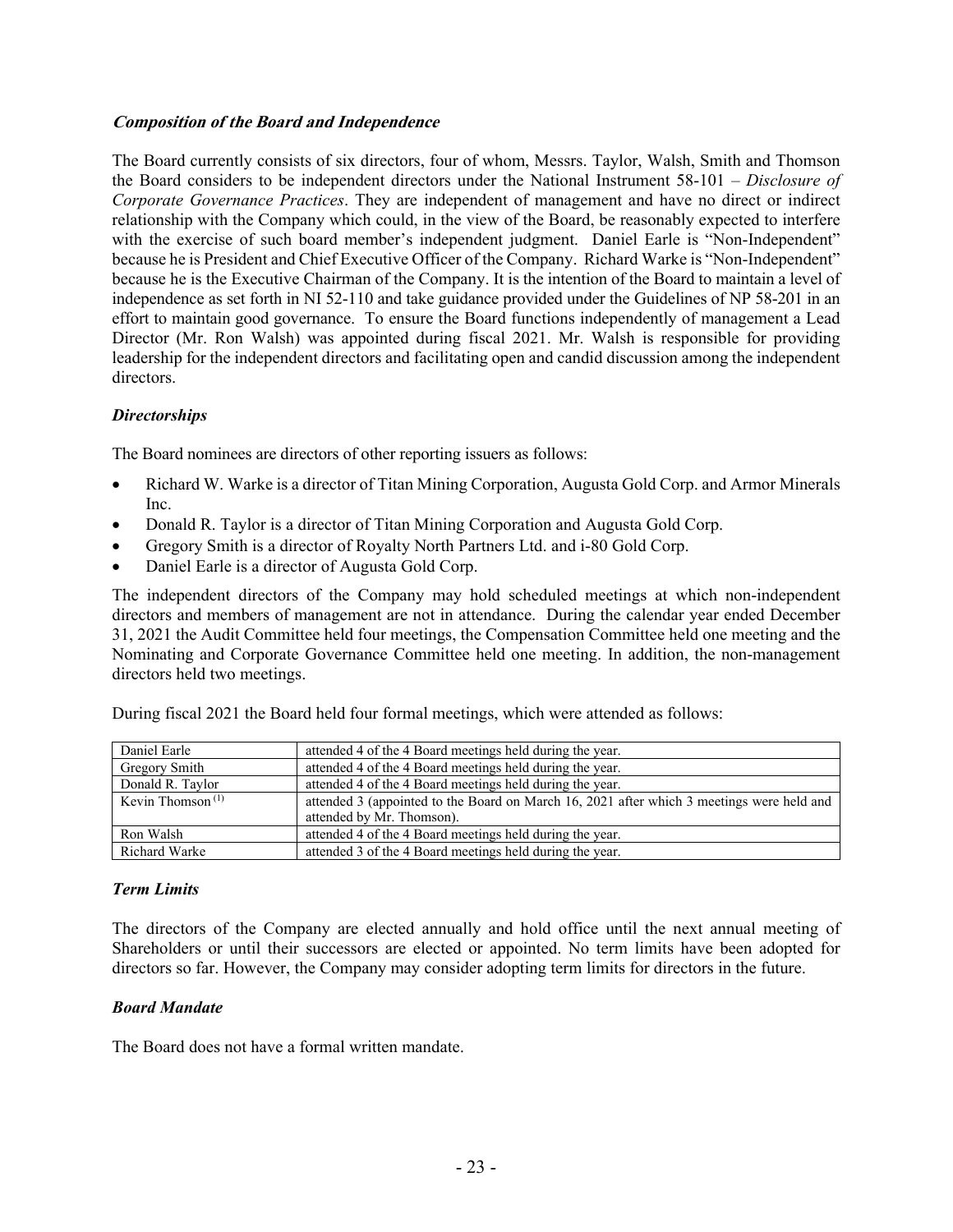## *Position Descriptions*

The Board has not developed formal written position descriptions for the Chair of the Board, or for the Chairs of the Audit, Compensation, or Nominating and Corporate Governance Committees. However, each committee has a charter governing its function. The majority of the Board members are also directors of other reporting issuers and are therefore knowledgeable and experienced in their capacity as such and the role designated for them. Informal discussions occur at the Board level with respect to their responsibilities. The Board has also not developed a formal position description for the CEO. However, employment duties for the CEO are identified in the CEO's employment agreement. In addition, the CEO has considerable prior industry experience and is therefore knowledgeable and experienced in his capacity as such and the role designated for him.

## *Orientation and Continuing Education*

The Nominating and Corporate Governance Committee is responsible for ensuring that new directors are provided with an orientation including written information about the duties and obligations of directors, the business and operations of the Company, documents from recent Board meetings as applicable, and opportunities for meetings and discussion with senior management and other directors. Directors are expected to attend all scheduled Board and committee meetings as applicable either by telephone conference or in person when possible.

The Board recognizes the importance of ongoing director education and the need for each director to take personal responsibility for the process. To facilitate ongoing education of the Company's directors, the Company supports training or education in areas relating to their role as a director of the Company; arranges visitation by directors to the Company's facilities and operations when and if possible; and encourages presentations by outside experts to the Board or committees on matters of particular importance or emerging significance.

# *Ethical Business Conduct*

The Board views good corporate governance as an integral component to the success of the Company and as a requirement to meet its responsibilities to the Company's shareholders. The Board has adopted a Code of Conduct and Business Ethics (the "**Code**") to which all employees, officers, and directors are expected to adhere. A copy of the Code is available on the Company's website at www.solarisresources.com. The Board reviews compliance with the Code on an annual basis and is responsible for granting any waivers from the Code. The Company will promptly disclose any material waivers from the requirements of the Code granted to our directors or executive officers following the waiver. There have been no waivers to the Code since it was adopted.

The Board, through its meetings and other informal discussions with management, encourages a culture of ethical business conduct and believes the Company's high caliber management team promotes a culture of ethical business conduct throughout the Company's operations.

Management is expected to monitor the activities of the Company's employees, consultants and agents in that regard.

It is a requirement of applicable corporate law that directors and senior officers who have an interest in a transaction or agreement with the Company promptly disclose that interest at any meeting of the Board at which the transaction or agreement will be discussed and, in the case of directors, abstain from discussions and voting in respect to same if the interest is material. These requirements are also contained in the Company's Articles, which are made available to Directors and senior officers of the Company.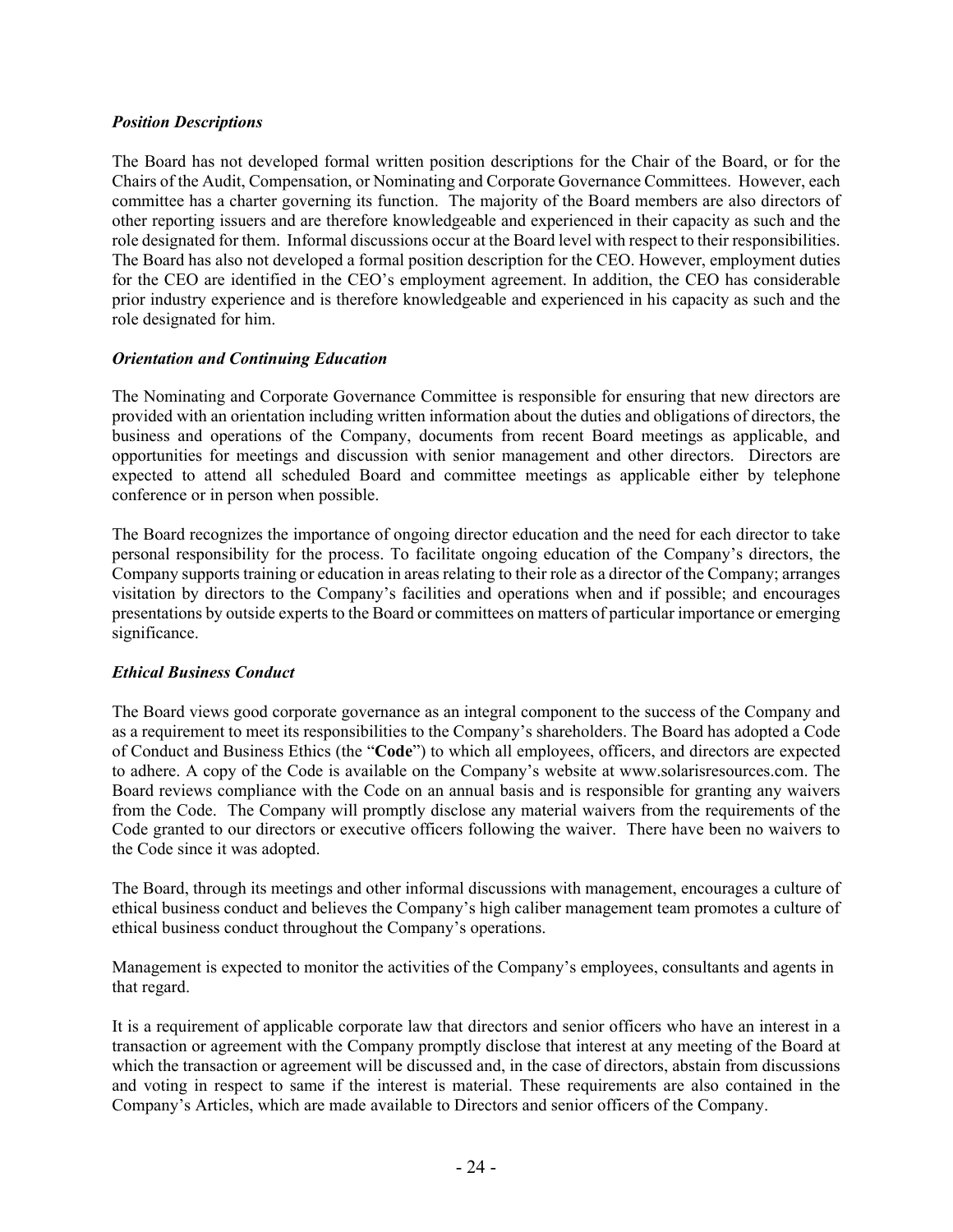## *Nomination of Directors*

The process by which the Board identifies new candidates is by keeping itself informed of potential candidates in the industry. Any Board member may suggest a director nominee. The Nominating and Corporate Governance Committee must formally review and consider the background, expertise, qualifications and skill sets, to the needs of the Company and recommend the appointment of the potential candidate to the Board as a whole.

During fiscal 2021 all members of the Nominating and Corporate Governance Committee were independent directors in accordance with National Instrument 58-101 – *Disclosure of Corporate Governance Practices*. The Nominating and Corporate Governance Committee has been established by the Board to (a) identify individuals qualified to become Board members; (b) to assess and report on the effectiveness of the Board and any committees thereof; and (c) develop and recommend to the Board a set of corporate governance policies and principles applicable to the Company in light of the corporate governance guidelines published by regulatory bodies having jurisdiction.

## *Compensation*

Compensation for the Company's directors and officers is determined based on the recommendations of the Compensation Committee. The Compensation Committee is entitled to consult with external experts on the adequacy of the compensation paid to the Company's directors. During fiscal 2021, the Compensation Committee was comprised of independent directors in accordance with corporate governance rules of NI 58-101 and the policies of the TSX. Each of the committee members' significant board and management experience give the committee members direct experience that is relevant to their roles in executive compensation and enable the committee to make decisions on the suitability of the Company's compensation policies and practice. The Compensation Committee has been established by the Board to review and recommend compensation policies and programs to the Company as well as salary and benefit levels for its executives. The objective of the Committee is to assist in attracting, retaining and motivating executives and key personnel in view of the Company's goals.

#### *Other Board Committees*

During fiscal 2021, the Board had the following standing committees comprised of independent directors: the Audit Committee; the Compensation Committee; and the Nominating and Corporate Governance Committee. All of the committees are independent of management and report directly to the Board. The purpose of the Audit Committee is to assist the Board's oversight of the integrity of the Company's financial statements; the Company's compliance with legal and regulatory requirements; the qualifications and independence of the Company's independent auditors; and the performance of the independent auditors. Further information regarding the Audit Committee is contained in the Company's annual information form (the "**AIF**") dated March 24, 2022 under the heading "Audit Committee Information" and a copy of the Audit Committee charter is attached to the AIF as Schedule A. The AIF is available under the Company's profile at www.sedar.com. The purpose of the Nominating and Corporate Governance Committee and the Compensation Committee has been described above under "Nominating Directors" and "Compensation" respectively.

#### *Assessments*

The Board annually, and at such other times as it deems appropriate, reviews the performance and effectiveness of the Board, the directors and its committees to determine whether changes in size, personnel or responsibilities are warranted.